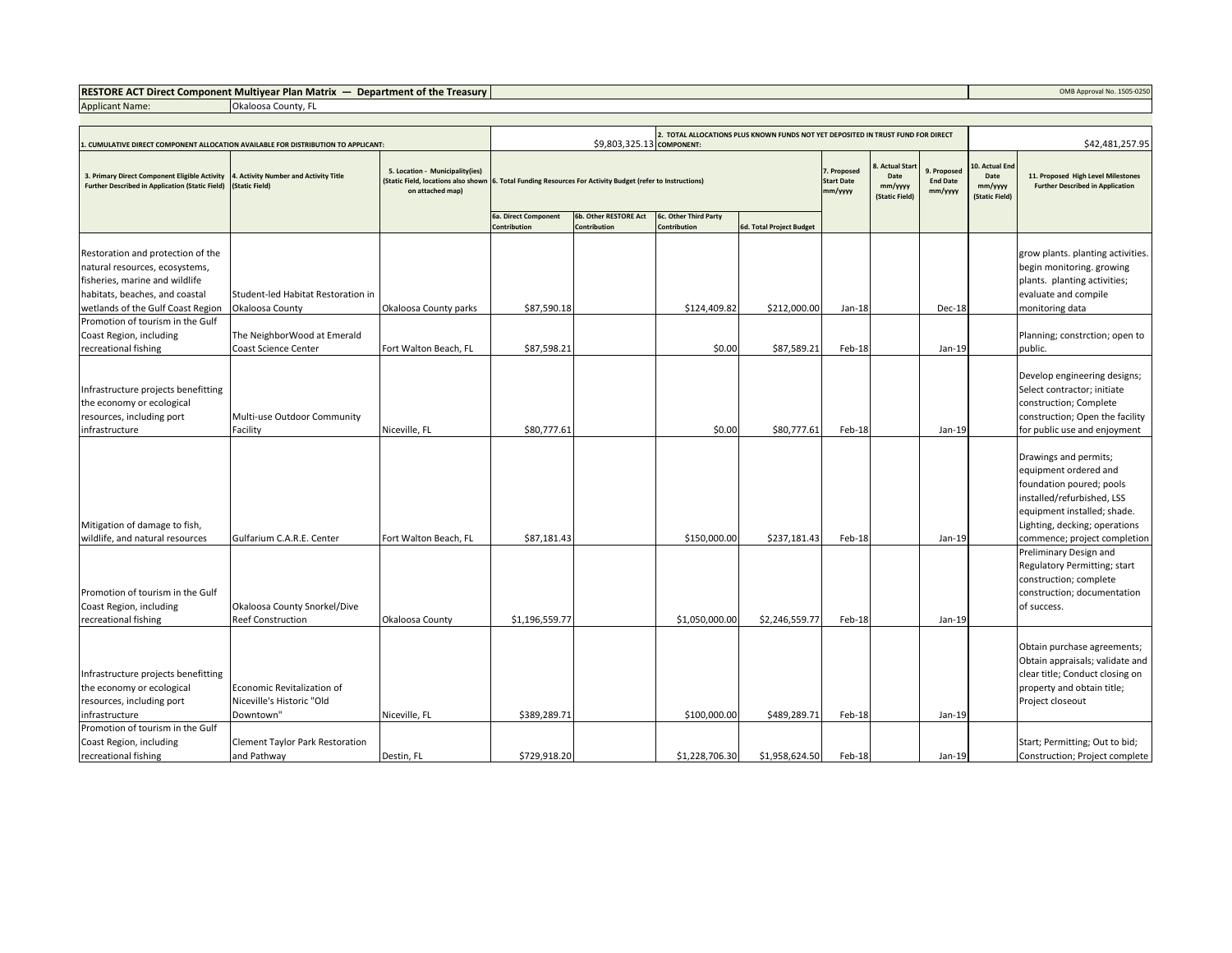| Infrastructure projects benefitting<br>the economy or ecological                                                                                                                                                                                                                                                                                                                                                                                                 |                                                                                                                      |                       |                |                |                |                |        |                                | Design; Permits Applied for;<br>Permits Received;<br>Construction, Downtown<br>Master Plan (Economic<br>Analysis). Water Sampling<br>Program (Ecological): Baseline |
|------------------------------------------------------------------------------------------------------------------------------------------------------------------------------------------------------------------------------------------------------------------------------------------------------------------------------------------------------------------------------------------------------------------------------------------------------------------|----------------------------------------------------------------------------------------------------------------------|-----------------------|----------------|----------------|----------------|----------------|--------|--------------------------------|---------------------------------------------------------------------------------------------------------------------------------------------------------------------|
| resources, including port                                                                                                                                                                                                                                                                                                                                                                                                                                        | Fort Walton Beach Landing                                                                                            |                       |                |                |                |                |        |                                | Sampling; Post-Construction                                                                                                                                         |
| infrastructure                                                                                                                                                                                                                                                                                                                                                                                                                                                   | Waterfront Improvements Phase<br>Fort Walton Beach, FL<br>\$1,070,024.07<br>\$510,000.00<br>\$1,580,024.07<br>Feb-18 |                       |                |                |                |                | Jan-19 | Sampling Start (Monthly Basis) |                                                                                                                                                                     |
| Promotion of tourism in the Gulf<br>Coast Region, including<br>recreational fishing                                                                                                                                                                                                                                                                                                                                                                              | Capt. Royal Melvin Heritage Park<br>and Plaza                                                                        | Destin, FL            | \$1,216,530.33 |                | \$250,000.00   | \$1,466,530.33 | Feb-18 | Jan-19                         | Permitting; Out to bid;<br>Construction begins;<br>construction complete; Park<br>opens                                                                             |
| Infrastructure projects benefitting                                                                                                                                                                                                                                                                                                                                                                                                                              |                                                                                                                      |                       |                |                |                |                |        |                                | Contract Advertisement;                                                                                                                                             |
| the economy or ecological                                                                                                                                                                                                                                                                                                                                                                                                                                        |                                                                                                                      |                       |                |                |                |                |        |                                | Contract Award;                                                                                                                                                     |
| resources, including port                                                                                                                                                                                                                                                                                                                                                                                                                                        | Laffitte Crescent Stormwater                                                                                         |                       |                |                |                |                |        |                                | Project Execution;                                                                                                                                                  |
| infrastructure                                                                                                                                                                                                                                                                                                                                                                                                                                                   | Infrastructure Retrofit                                                                                              | Fort Walton Beach, FL | \$420,432.88   |                | \$0.00         | \$420,432.88   | Feb-18 | Jan-19                         | <b>Complete Project</b>                                                                                                                                             |
|                                                                                                                                                                                                                                                                                                                                                                                                                                                                  |                                                                                                                      |                       |                |                |                |                |        |                                |                                                                                                                                                                     |
|                                                                                                                                                                                                                                                                                                                                                                                                                                                                  |                                                                                                                      |                       |                |                |                |                |        |                                |                                                                                                                                                                     |
|                                                                                                                                                                                                                                                                                                                                                                                                                                                                  |                                                                                                                      |                       |                |                |                |                |        |                                |                                                                                                                                                                     |
|                                                                                                                                                                                                                                                                                                                                                                                                                                                                  |                                                                                                                      |                       |                |                |                |                |        |                                |                                                                                                                                                                     |
|                                                                                                                                                                                                                                                                                                                                                                                                                                                                  |                                                                                                                      |                       |                |                |                |                |        |                                |                                                                                                                                                                     |
|                                                                                                                                                                                                                                                                                                                                                                                                                                                                  |                                                                                                                      |                       |                |                |                |                |        |                                |                                                                                                                                                                     |
|                                                                                                                                                                                                                                                                                                                                                                                                                                                                  |                                                                                                                      |                       |                |                |                |                |        |                                |                                                                                                                                                                     |
|                                                                                                                                                                                                                                                                                                                                                                                                                                                                  |                                                                                                                      |                       |                |                |                |                |        |                                |                                                                                                                                                                     |
|                                                                                                                                                                                                                                                                                                                                                                                                                                                                  |                                                                                                                      |                       |                |                |                |                |        |                                |                                                                                                                                                                     |
|                                                                                                                                                                                                                                                                                                                                                                                                                                                                  | 12. TOTAL FUNDING FOR BUDGET (refer to Instructions)                                                                 | \$5,365,902.39        | \$0.00         | \$3,413,116.12 | \$8,779,009.51 |                |        |                                |                                                                                                                                                                     |
| According to the Paperwork Reduction Act of 1995, no persons are required to respond to a collection of information unless it displays a valid OMB control number. The valid OMB control number for this information collectio<br>instructions, search existing data resources, gathering and maintaining the data needed, and completing and reviewing the collection of information, should be directed to the Department of the Treasury, RESTORE Act Program |                                                                                                                      |                       |                |                |                |                |        |                                |                                                                                                                                                                     |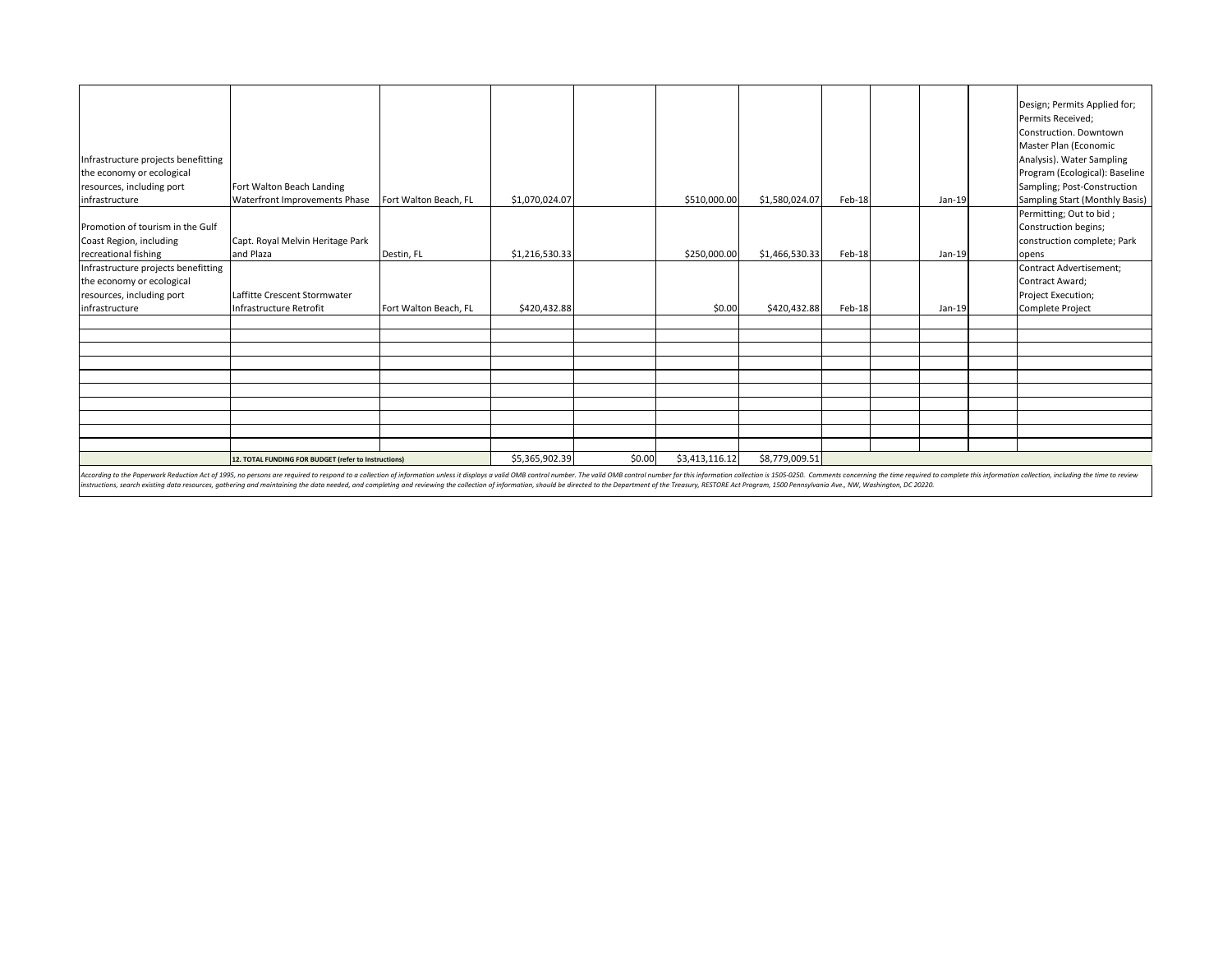### **RESTORE ACT Direct Component Multiyear Plan Narrative**

| Eligible Applicant Name:                                                                                                   |                          | Okaloosa County, Florida          |  |  |  |  |  |  |  |
|----------------------------------------------------------------------------------------------------------------------------|--------------------------|-----------------------------------|--|--|--|--|--|--|--|
| Name and Contact Information of the Person to be contacted (POC) on matters concerning this Multiyear Implementation Plan: |                          |                                   |  |  |  |  |  |  |  |
| POC Name:                                                                                                                  | Jane H. Evans            |                                   |  |  |  |  |  |  |  |
| POC Title:                                                                                                                 |                          | <b>Grants and RESTORE Manager</b> |  |  |  |  |  |  |  |
| POC Email:                                                                                                                 | jevans@co.okaloosa.fl.us |                                   |  |  |  |  |  |  |  |
| POC Phone:                                                                                                                 | $+1$ (850) 651-7521      |                                   |  |  |  |  |  |  |  |
| <b>B. PROVIDE A BRIEF NARRATIVE THAT DEMONSTRATES:</b>                                                                     |                          |                                   |  |  |  |  |  |  |  |
| 1. The need, purpose, and objectives for each activity, including a detailed description of each activity.                 |                          |                                   |  |  |  |  |  |  |  |

Note: The following 10 projects are being submitted as Phase I of the Initial Multi-year Plan (MYP). The County intends to submit Amendments for future Phases which will include additional projects described in the detailed MYP, at a future date following Treasury's acceptance of the Initial MYP. Projects costs are estimates and project grants will include project oversight costs by the County.

The projects and activities proposed for funding in the Okaloosa County Multiyear Implementation Plan include the following and are described in more detail below:

- 1. Student-Led Habitat Restoration in Okaloosa County (\$87,590.18)
- 2. The NeighborWood at Emerald Coast Science Center (\$87,589.21)
- 3. Multi-use Outdoor Community Facility (\$80,777.61)
- 4. Gulfarium C.A.R.E. Center RESTORE (\$87,181.43)
- 5. Okaloosa County Snorkel/Dive Reef Construction (\$1,196,559.77)
- 6. Economic Revitalization of Niceville's Historic "Old Downtown" (\$389,289.71)
- 7. Clement Taylor Park Restoration (\$729,918.20)
- 8. FWB Landing Waterfront Improvements Phase 1 (\$1,070,024.07)
- 9. Captain Royal Melvin Heritage Park and Plaza (\$1,216,530.33)
- 10. Laffitte Crescent Stormwater Infrastructure Retrofit (\$420,432.88)
- 1. Student-Led Habitat Restoration in Okaloosa County (\$87,590.18)

PROJECT DESCRIPTION: The project will address environmental degradation in the coastal and estuarine portions of the Choctawhatchee watershed. Choctawhatchee Basin Alliance (CBA) proposes a student-led restoration initiative that will restore 2.5 acres of salt marsh habitat and 3.2 acres of dune habitat at public sites in Okaloosa County. CBA scientists and trained AmeriCorps members will guide a student workforce as they grow, maintain, and plant native vegetation to restore ecosystem function to eroded salt marsh and dune habitats. The Direct Component funding requested for this project will be used solely to fund restoration of these habitats. Any associated outreach components will be funded through other sources.

NEED: Project activities and outcomes are directly referenced in the Northwest Florida Water Management District's (NWFWMD) 2005 Surface Water Improvement and Management (SWIM) Plan. The SWIM Plan calls for an increase in salt marsh habitat to contribute to the Bay's recovery and resilience in the face of natural and anthropogenic stressors that have degraded and threatened salt marsh in Choctawhatchee Bay. Dune restoration through revegetation is recommended in the Henderson Beach State Park Unit Management Plan (Florida Department of Environmental Protection [FDEP] 2013) as a mechanism to provide habitat.

PURPOSE: To provide efficient, high-quality coastal and estuarine habitat restoration to recover the ecosystem services associated with those habitats. Increased dune habitat will provide refuge and feeding habitat for the federally-listed, endangered Choctawhatchee beach mouse, nesting habitat for snowy plovers and least terns, and protection for inland areas. Increased salt marsh habitat will provide refuge and feeding habitat for invertebrates such as blue crabs, mud crabs, marsh periwinkles, and shorebirds such as blue herons, green herons and willets, decrease shoreline erosion/increase sediment stabilization, and increase filtration and storage for stormwater runoff.

OBJECTIVES: This request is to fund the following activities over two consecutive school years.

1) Grow and plant 3,300 sea oat plants to restore 3.2 acres of dune habitat. Students participating in this project will grow, maintain and plant 3,300 sea oats to restore 3.2 acres of dune habitat along the Gulf of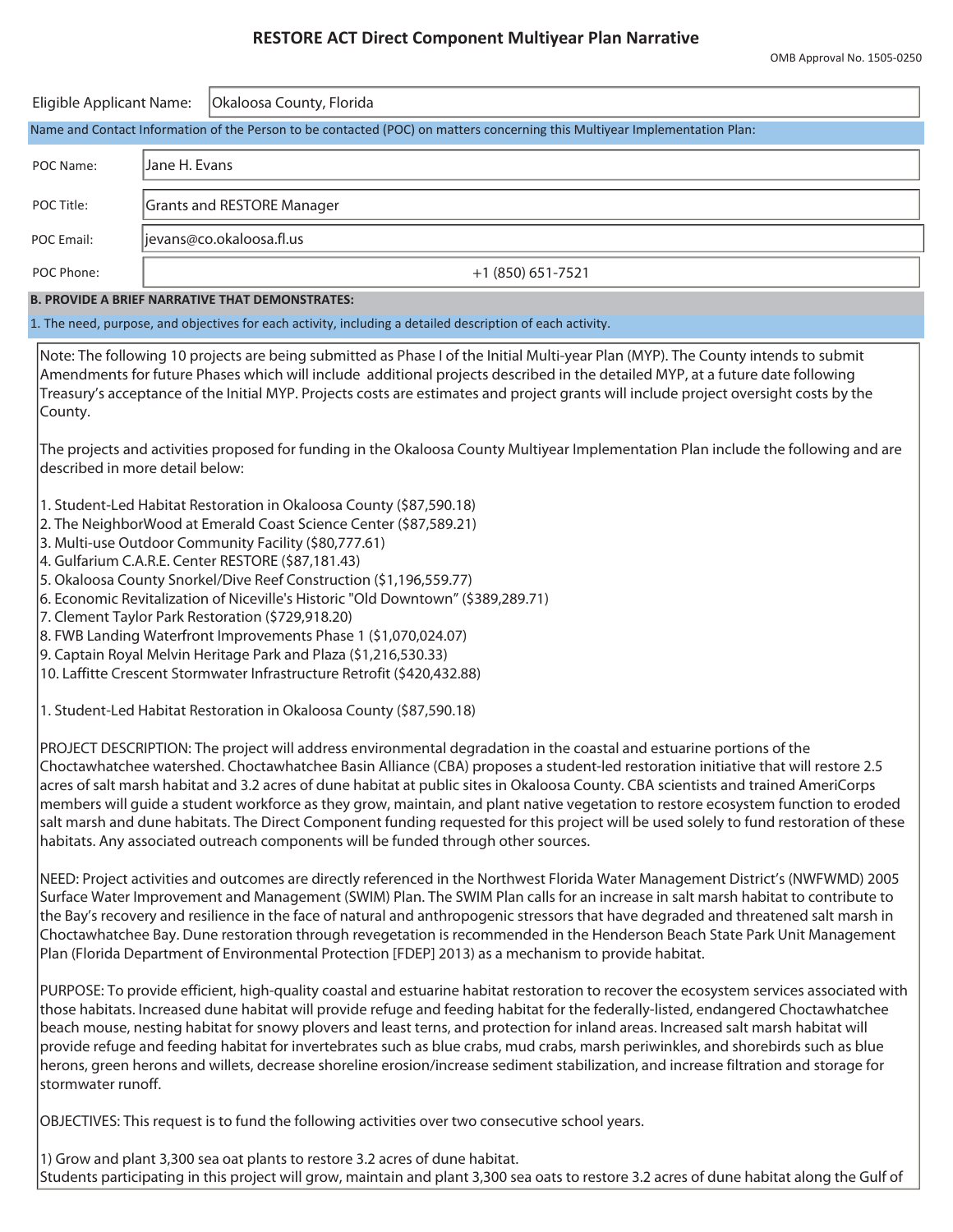Mexico. CBA staff will coordinate with Florida State Parks and the Okaloosa County National Resource Conservation Service (NRCS) agent to plan restoration activities at Henderson Beach State Park and John C. Beasley Parks, respectively. Under the direction of CBA scientists and trained AmeriCorps members, students will grow 4-inch sea oat plants at their schools over a 6-month period. The plants will be site-appropriate, NRCS-approved Uniola paniculata. At the end of the 6-month period CBA scientists and AmeriCorps members will guide students as they plant sea oats along degraded dune habitat to achieve maximum dune building services. Sea oats will be planted on 2-5 foot centers as recommended by the NRCS planting guide for Uniola paniculata.

2) Grow and plant 23,000 smooth cordgrass plants to restore 2.5 acres of salt marsh habitat.

CBA scientists and trained AmeriCorps members will train and guide students participating in this project to grow 23,000 Spartina alterniflora (smooth cordgrass) plants at salt marsh nurseries located at their schools. CBA scientists will coordinate with trained AmeriCorps members and local municipalities to plan and design salt marsh restoration activities at public, Choctawhatchee Bay-front parks. Under the guidance of CBA and AmeriCorps, students will place 4-inch smooth cordgrass plants to restore a total of 2.5 acres of salt marsh habitat at designated eroded shoreline sites. The Spartina alterniflora will be site-appropriate as defined by FDEP Northwest Florida Aquatic Preserves Office.

DIRECT COMPONENT FUNDS: 100% of direct component funds will be spent on materials and supplies and staffing needed to accomplish the restoration of 3.2 acres of dune habitat and 2.5 acres of salt marsh habitat. The \$124,409.82 in third-party contributions from Okaloosa County Schools, Walton County Schools, US Fish and Wildlife Service and Boeing Company will cover unmet materials and supplies expenses, as well as travel and equipment needed to complete the project.

2. The NeighborWood at Emerald Coast Science Center (\$87,589.21)

PROJECT DESCRIPTION: This project will improve a 30,000 square foot tract creating bog environments and native plant exhibits as well as providing an interactive learning environment in order to increase Green Tourism for Okaloosa County and the Gulf Coast.

The NeighborWood, a naturalized exhibit space and environment, will provide areas that are highly stimulating and inviting while serving as a connection to the natural world, as well as helping mitigate damages to weakened Gulf Coast ecosystems created by the Deepwater Horizon incident. The NeighborWood will blend several regions, including:

• A covered pavilion will provide an area for educational lectures, as well as special events.

• A 500 ft meandering trail will showcase 40+ native plants which provide several microenvironments for native birds, reptiles, invertebrates and mammals.

• A waterlogged bog garden stocked with native flora will be created in the center of the trail, providing a niche where local insects and other invertebrates live, reproduce and benefit the NeighborWood food chain.

• Innovative outdoor exhibits and activity stations will foster creative learning and engagement with STEM concepts within the targeted environment.

• Kits will be available to borrow which will contain scientific observation tools such as binoculars and field guides for self-guided BioBlitz activities.

The NeighborWood's strategic plan will be implemented in three phases over the period of one year. Phase 1 involves construction of the pavilion and outlining the trail. Phase 2 entails creating the bog environment and native plant area. Installation of interactive play areas will be completed in Phase 3. Revenue generated through rental of the NeighborWood pavilion for non-ECSC functions add to the sustainability of this project and ensure funds will be available to maintain and upkeep the grounds.

The project will be monitored and evaluated by the biological community on a bi-yearly basis by volunteers. Bird, reptile and amphibian counts will be done by members of the local Audubon Society, local members of The Center for Snake Conservation and the North American Amphibian Monitoring Project to catalogue species and provide data on increased biodiversity. Flora counts and classes will be offered by Okaloosa County Master Gardeners and Okaloosa County Cooperative Extension Service.

NEED: In our community, tourism revenue declined by more than 14 percent in the weeks following the BP Deepwater Horizon disaster. Development of this eco-based tourist attraction based on our local environment, will enable the ECSC to mitigate documented economic losses while increasing Green Tourism for Okaloosa County and the Gulf Coast. This exhibit will help to bolster tourism to the Emerald Coast by providing an enhanced attraction for visitors. 7% of visitors to Florida (VISIT Florida Research) come to visit our Museums, by improving our facility, ECSC hopes to help Okaloosa County capture their share of those 7% of visitors. The Science Center saw over 12,000 Museum visitors through our 2015-16 (July 1 – June 30) fiscal year. Our goal for this project includes a 5% increase in Museum visitors. This added opportunity for eco-tourism will promote visitors to the Okaloosa County area and encourage tourists to visit venues beyond the beach.

PURPOSE: The NeighborWood is a project designed to improve a 30,000 square foot tract owned by ECSC for wildlife, citizens, and tourists of all ages. This naturalized outdoor learning environment is designed to offer integrated experiential education on many levels. This exhibit will help to bolster tourism to the Emerald Coast by providing an enhanced attraction for visitors.

OBJECTIVE: We are all creatures of our experience, and our common experiences shape the conventional wisdom by which we operate. By creating an interactive area that incorporates the features highlighted above, the NeighborWood will encourage visitors to foster a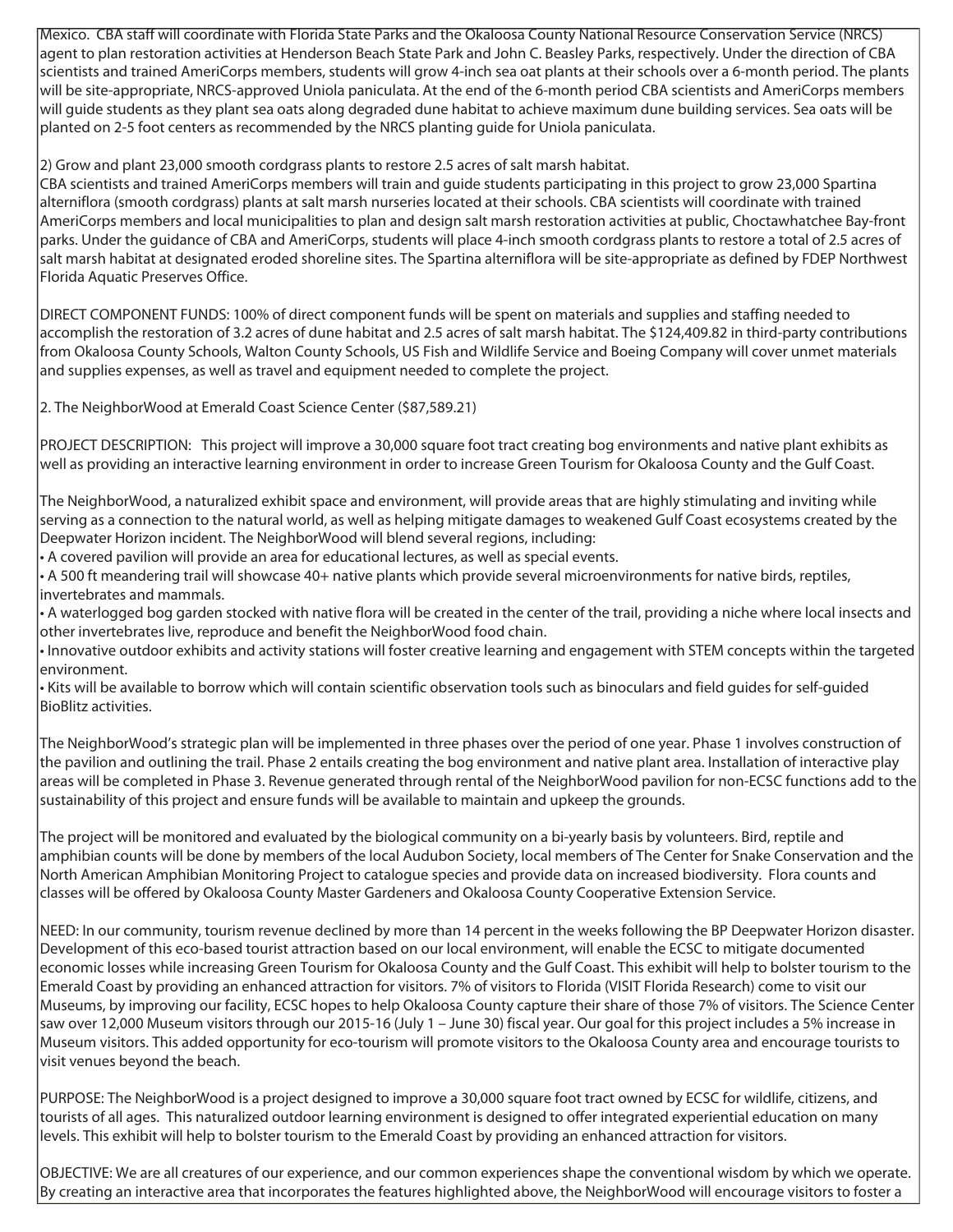love and respect for our fragile Gulf Coast ecosystems, while emphasizing the need to protect them. Environmental awareness has increased significantly since the Deepwater Horizon spill. While the full extent of the Deepwater Horizon disaster's effect on Gulf Coast ecosystems will take years to unfold, ECSC's NeighborWood aims to lessen the impact by not only providing a sanctuary for native flora and fauna, but also offering the community a place to reconnect with the environment and gain a better understanding of the importance of stewardship.

Local business partners Lowe's, Navarre Lumber, Ace Hardware and Trees Unlimited have agreed to donate materials. Eglin Air Force Base Air Force Research Laboratory (AFRL), Hurlburt Air Force Base fire fighters crew, Okaloosa Building Industry Association, and the Gulf Coast Council of Boy Scouts, among others have committed to support the NeighborWood's development and longevity through educational partnerships and community service. A robust network of volunteers capable of creating and caring for the NeighborWood are actively being recruited from Choctawhatchee High School, Fort Walton Beach High School, Northwest Florida State College, Eglin AFB and Hurlburt AFB.

This exhibit will help to bolster tourism to the Emerald Coast by providing an enhanced attraction for visitors.

3. Multi-use Outdoor Community Facility (\$80,777.61)

PROJECT DESCRIPTION: This project will transform otherwise unimproved property into a highly visible, attractive outdoor area for the public to use adjacent to the Chamber Commerce and welcome/visitor center. The project will primarily address the direct costs of materials to construct gazebos with concrete slab flooring, walkways, benches and seating areas, resurfaced parking, fencing, waste receptacles, landscaping, lighting, signs, utility building, storm water management and related costs to the currently unimproved property. The Chamber of Commerce will manage and monitor use of the facility as part of their normal business.

Location: The parcel of land is located within the city limits of Niceville in Okaloosa County and is owned by the City of Niceville and leased by the Niceville Valparaiso Chamber of Commerce. The parcel adjoins the parking lot of the Chamber of Commerce. It is unimproved property that is not being used to its best advantage considering the prime location and placement near the largest business organization in the Niceville area. The designed improvements will be handicap accessible and will preserve and enhance the natural beauty of the property. The facility will be considered a public infrastructure as the land is owned by the municipality and will be available for use by the general public.

NEED: Due to the prime location and mixture of land use surrounding the proposed facility (Twin Cities Pavilion - county-owned assisted living facility, Disabled American Veterans, Children's Advocacy Center, Single Family Homes and Palm Plaza Shopping Center) this facility will transform otherwise unimproved property into a highly visible, attractive outdoor area for the public to use. Because the Chamber serves as a welcome/visitor center, guests will be able to use the amenities and will be able to walk to nearby businesses and extend the time they spend, in turn bringing additional revenue to nearby businesses. Since this property is a vacant parcel now, all activity will be an increase over that of the past and will be monitored and measured by the Chamber.

PURPOSE: Currently, the residents of Twin Cities Pavilion and the local community have very little outdoor space where they are safe to enjoy fresh air and outdoor exercise. In addition, the project will serve the Disabled American Veterans facility on the south side of the parcel. Other neighbors at the Children's Advocacy Center, Sharing and Caring of Niceville and the Emergency Management Station will also benefit from this project. All of these organizations are located within the same block in Niceville.

OBJECTIVES: Improve identified parcel located in Okaloosa County to its highest and best use to provide practical use by citizens and organizations through a partnership between the Chamber of Commerce, the City of Niceville, and Okaloosa County as a multi-use outdoor facility for community functions and recreation including fundraising and other community functions in addition to the regular use as an outdoor location to be used by visitors and locals who may be in the area or may come to the area to patronize local businesses.

Continued use and maintenance of the parcel will have a lasting impact on the environment and will be enjoyed by many as a lasting improvement of the quality of life. Other benefits include:

- No permitting or land acquisition costs are required.
- Design concept is established and will be finalized upon approval of funding.

• While there are several outdoor recreational areas in Niceville, there are not any within close proximity to meet the needs outlined above.

- Risks to implement and maintain the project are minimal, if any.
- Current employees will be utilized although some work will be contracted with local businesses.

Labor for the majority of the project will be provided as an in-kind investment by the City of Niceville with an estimated value of \$13,000.

4. Gulfarium C.A.R.E. Center RESTORE (\$87,181.43)

PROJECT DESCRIPTION: Gulfarium Marine Adventure Park (GMAP), known simply as "The Gulfarium" by residents and guests, has a rich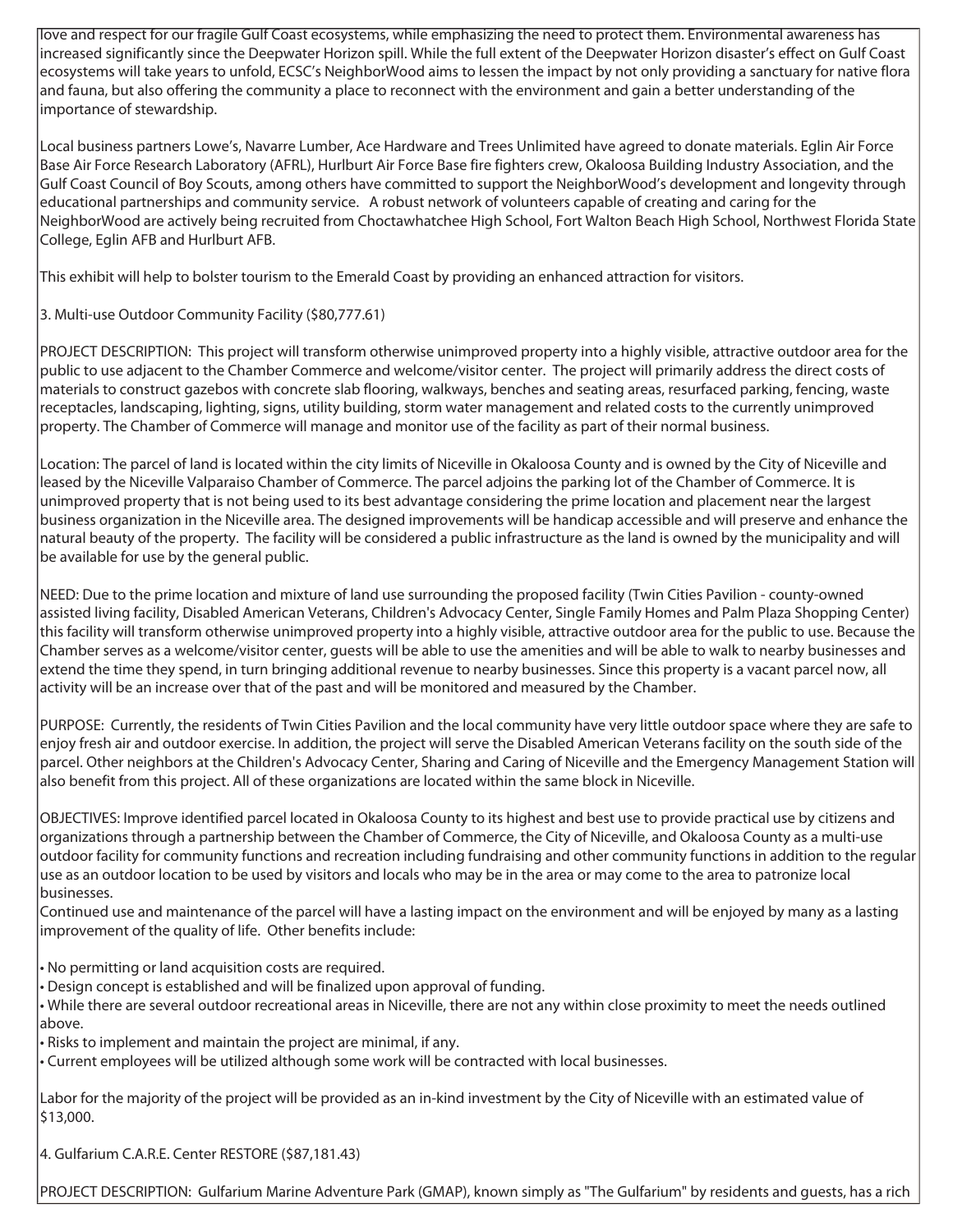history in sea turtle exhibition, care, rehabilitation and release. It is estimated that "well into the hundreds" of these protected species have been cared for and returned to the Gulf of Mexico since 1955. Currently, GMAP employs an animal care staff of up to (8) individuals dedicated in part to sea turtle rescue, rehabilitation, and release. Veterinary care is funded entirely by GMAP. Phase 1 of the C.A.R.E. (Conserve. Act. Rehabilitate. Educate.) Center will comprise six pools: one 20 ft in diameter, one 12 ft in diameter, and four 6 ft in diameter. This phase will cost an estimated \$240,000.00, \$150,000.00 of which will be funded by Gulfarium Marine Adventure Park. The requested \$87,181.43 (Direct Component Funds) will provide the funding necessary to refurbish fiberglass pools and to purchase and install state-of-the-art Life Support Systems (filtration). The scope of work requires permit acquisition, hiring of contractors/crews, continued operational and financial support by GMAP, and two additional staff to be retained. Future phases of the Center include additional pools, hospital, classrooms, lab space, natural history educational opportunities, outreach programs, etc. resulting in increased staffing and budgetary support.

To expand on the need for the project and how refurbishing two fiberglass pools and installing a filtration system will address the need: the Gulfarium received the fiberglass pools as donations to support our sea turtle conservation efforts. In order for the pools to be transported to the Gulfarium, the structures were disassembled, thus requiring fiberglass refurbishment in order for them to be in usable condition. The extra four 6 ft diameter pools are already on site as well, however, they do not need refurbishment. In the past 5 years, we have seen a noticeable increase in the number of sea turtles requiring care and rehabilitation at the Gulfarium C.A.R.E. Center. Since 2012 the number of sea turtles needing rehabilitation has increased, we saw an 80 % increase from 2012 to 2013, 22 % increase from 2013 to 2014, 154 % increase from 2014 to 2015, and we are on track for a 50 % increase from 2015 to 2016. Similar facilities throughout the state of Florida are also seeing increased demand and are also attempting to create additional facilities to accommodate patient load. The increased demand is attributed to pollution, food source, depletion, disease, weather changes, and increased public presence and fluctuating trends in sea turtle populations. The scope of this project will more than double our current capacity of sea turtle patients that we are able to treat at any given time. This includes not only animals needing care in the Okaloosa county area, but sea turtles that need rehabilitation from as far away as New England and the Eastern Seaboard.

NEED: While the rescue program has seen more than 20 animals successfully released in the past three years, it has done so operating at a maximum capacity of its four 6 ft diameter pools. Cold stunned sea turtle numbers have increased over recent years, as have the number of animals entangled by, or that have ingested fishing gear. Boat strikes are common. These, along with the threat of potential oil spills, have created the critical need for additional sea turtle rehabilitation facilities. The addition of the pools will more be more than double the pools space we currently have.

Currently, sea turtle conservation has limitations and constraints based on federal regulations by the United States Fish and Wildlife Service (USFWS) as well as the National Marine Fisheries Service (NMFS). This includes captive breeding and thus introduction of any offspring. Response to stranded and compromised sea turtles lie squarely on the shoulders of Gulfarium's program (under permitting by FWCC) in the surrounding county area. Not only has a measured increase in emerging diseases, interaction with personal and commercial fishing gear, and environmental inconsistencies occurred in the ecology of these endangered and/or threatened animals, but toxin exposure from scenarios such red tides and oil spills have made survival more difficult. Sea turtles fill an important role in the marine ecosystem of the Gulf of Mexico, and their extinction from the environment would change the already fragile balance we observe today. In order to protect this resource, rescue, rehabilitation and release must continue as a major function of enhancement and preservation of this iconic species.

PURPOSE: The scope of this project will more than double our current capacity of sea turtle patients that we are able to treat at any given time. In January of 2015, the Gulfarium C.A.R.E. Foundation became an incorporated 501(c)3, with IRS exemption approval pending. The creation of the Foundation will enable the Center to hire its own staff, as well as allow for volunteers to participate in operations. While GMAP staff will continue to manage the rehabilitation program after Phase 1 completion, the C.A.R.E. Foundation will eventually assume these responsibilities by selecting a Program Manager and supporting staff, estimated with an initial staff of five having a wage scale from \$24,000 to \$100,000. The project is simple in artistic design, but requires expertise to assemble and operate from a life support (filtration) perspective. Technologies are already utilized in accredited aquariums (like GMAP), and available through vendors in the state of Florida. Given Gulfarium's sea turtle rehabilitation performance record, the risk to implement and maintain is minimal to none.

OBJECTIVES: The scope of this project will more than double our current capacity of sea turtle patients that we are able to treat at any given time. The Gulf Coast, specifically Okaloosa County and Ft. Walton Beach, receive national media attention when successful sea turtle releases occur. This affords the C.A.R.E. Center the opportunity to promote its relationships including the RESTORE Act funding should this project be funded. That relationship is based on the mutual commitment shared to support the environment, tourism, and the local economy.

100% of the Direct Component funds will be used to refurbish the two 20' and 12' fiberglass pools and to purchase/install filtration systems. Approximately \$150,000 funded by the Gulfarium Marine Adventure Park will be used to pay for the concrete pad, infrastructure and utility installation for the quarantine facility that the refurbished pools and filtrations system are going into so that the entire quarantine system is functional.

5. Okaloosa County Snorkel/Dive Reef Construction (\$1,196,559.77)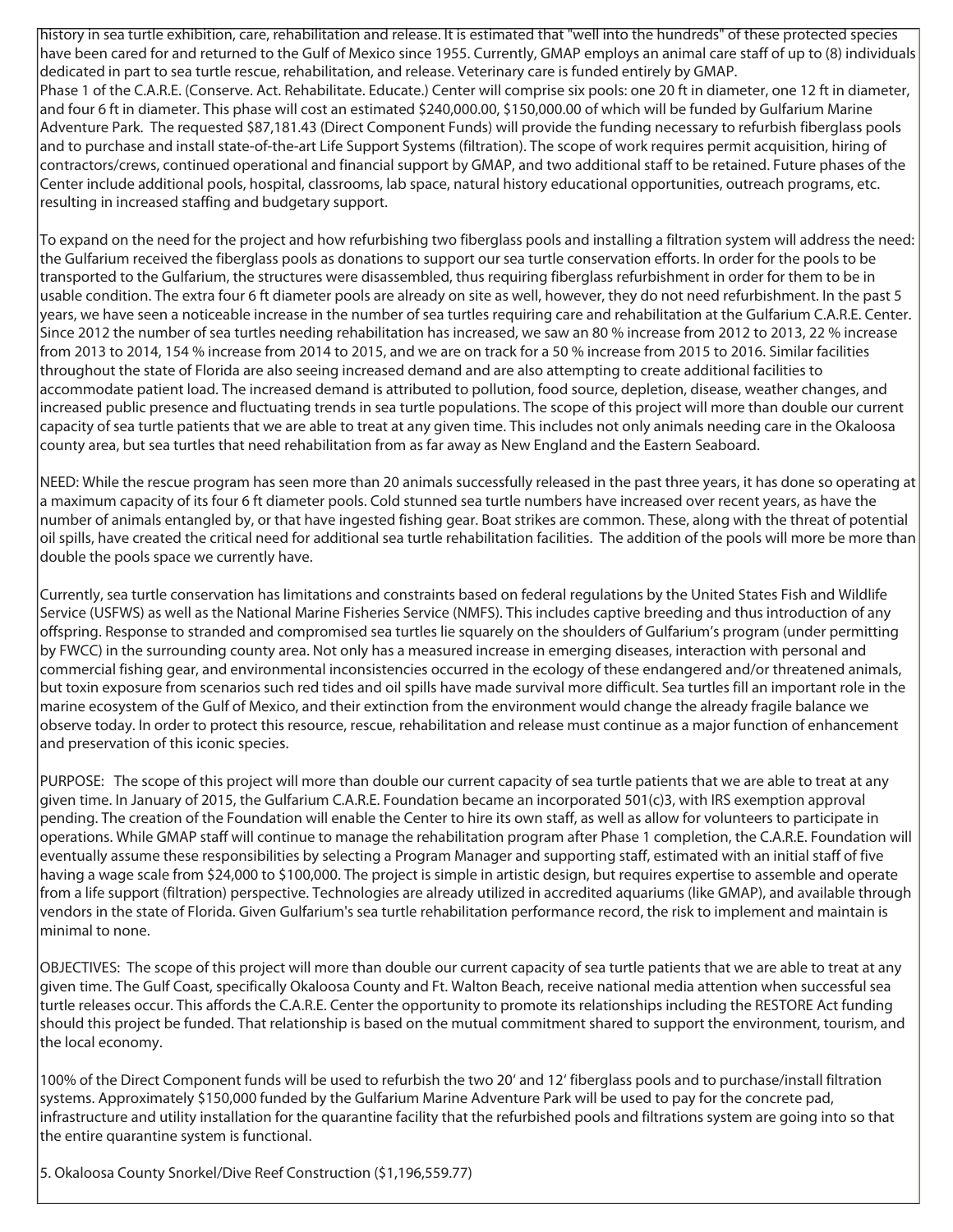PROJECT DESCRIPTION: This project involves the creation of artificial reefs in the Gulf of Mexico across eight different sites. The number of reef units across all eight sites totals 563. Design for all eight sites is complete. Each unit will cost approximately \$3,600 to construct. This application requests funding for construction of a network of the eight snorkeling/dive reef sites, along with the associated construction drawings and construction management services. Two sites have all required permits and are shovel ready. The remaining six sites have all required FDEP permits and U.S. Army Corps of Engineers permits are expected within six months and will then be shovel ready. These sites are in sovereignty submerged lands and therefore no land acquisition is required. Use of the sites is allowed through a Letter of Consent. This permission has been granted for all eight sites as referenced in the executed FDEP permits. This reef network will be ideal for a relative new technology called Snuba, already popular in Destin. This technology falls somewhere between snorkeling and scuba diving, allowing participants to dive up to 20 ft and stay underwater for up to 30 minutes; a perfect scenario for this network of reefs. The use of this technology could grow exponentially with the construction of these reefs. This type of project has been successful worldwide but the most germane projects are in Santa Rosa and Escambia Counties. Santa Rosa has one reef near the Navarre Pier while Escambia has one Gulf-side and one Bay-side reef. All of these projects are extremely popular with residents and tourists alike.

NEED: This project will have positive environmental impacts by providing habitat for a variety of marine species. There will be no negative environmental impacts. Construction is very straightforward and simple and no maintenance is anticipated barring damage from major storms, which is unlikely. These are very robust structures. It is anticipated that many jobs will be created associated with the use of this snorkel/diving reef network. Snorkel guides, paddle boat rentals, other equipment rental will require new jobs to be created to meet this increased demand.

PURPOSE: This snorkel/dive reef construction project is a legacy project that, once constructed, will continue to serve its purpose with minimal to no maintenance required. This network of reefs will fill a niche in the tourist market not presently available in Okaloosa County.

OBJECTIVES: The objectives for this project include increased and extended tourist visits, creation of new jobs/businesses and the creation of marine habitat for numerous species. Data from a 2013 Visit Florida study indicate the following information about the archetypal Northwest Florida domestic tourist:

• Average Daily Expenditures per person: \$135.00

• Party Size: 2.7 people

• Length of stay: 4.0 nights

In determining project revenue, we have used these very conservative estimates:

• Five-month snorkel/dive season

- 15 snorkelers/divers per day/per reef
- 18,000 snorkelers/divers per five-month season
- 3-day average stay

Using these conservative numbers, this project will generate almost \$7.3 million dollars in the first year. Future years will show significant revenue increase as we are able to market these reefs as unique to Northwest Florida. This represents a benefit- to-cost ratio of approximately 4.9 in the first year.

Direct Component Funds: 100% of the Direct Component funds received will be applied to furnishing materials used in the construction and constructing the artificial reefs. \$1,000,000 for this project will come from National Resource Damage Assessment funds. Okaloosa County has a grant agreement in place for this NRDA funding: CONTRACT # FWC-15155. Additionally, the Tourist Development Council has committed to providing a \$50,000 match for construction purposes. An additional \$50,000 in Tourist Development funds is currently budgeted to provide a real-time streaming high definition video camera to be used for monitoring and marketing/website purposes.

6. Economic Revitalization of Niceville's Historic "Old Downtown" (\$389,289.71)

PROJECT DESCRIPTION: The project entails the fee simple purchase of 120 linear feet of Boggy Bayou waterfront property along Bayshore Drive in Niceville's Historic "Old Downtown." This is a onetime purchase/expenditure with very limited life cycle costs. The City of Niceville is pledging \$100,000 toward this acquisition. The total project cost is \$489,289.71.

The project has three basic components:

1. Land acquisition – The City currently has options to purchase 120' of water frontage on Boggy Bayou and on Bayshore Drive. This acquisition is the specific element of the requested RESTORE funding.

2. Construction – the City has plans to construct the identified landing facility and has a current Florida Legislative Appropriation (State Grant) to begin construction. Construction is slated to begin approximately 60 days after the land acquisition. The landing project is designed to be a concrete structure of 60' by 100' extending into Boggy Bayou. The platform is intended to be connected to the shore by a 20' by 20' ramp. The perimeter of the platform will be available for boat/barge access and some 40' by 60' will be covered by an expanded fabric cover that can be rolled up or removed as conditions warrant. No permanent boat moorings will be provided. The facility is intended for boating day trippers, public assembly, and pedestrian usage while visiting the adjacent restored retail and dining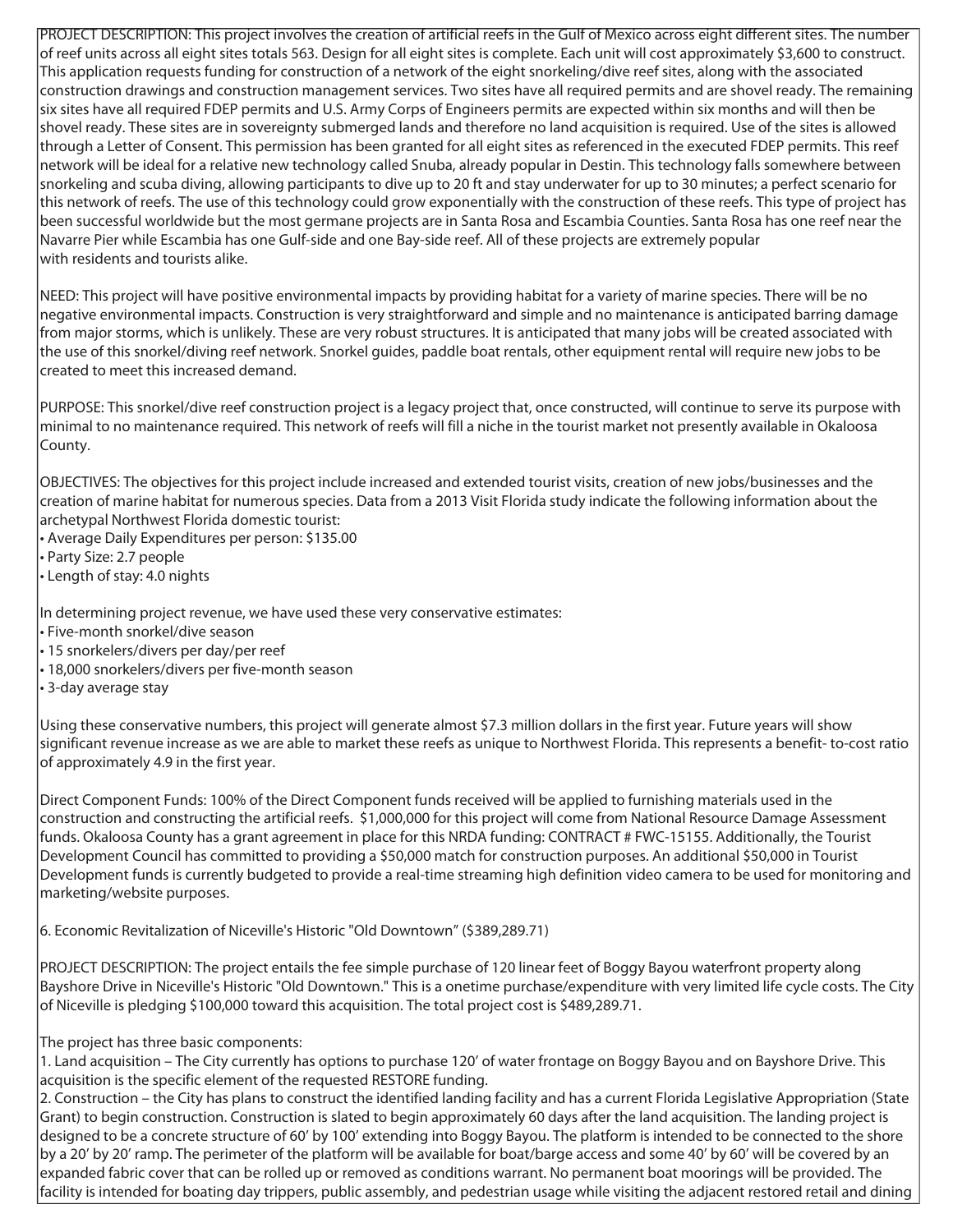#### facilities.

3. Amenities – The City of Niceville will add amenities including: fabric covers, lighting, benches, boating and fishing facilities, stormwater, landscaping, the funding for these projects will be available through its Community Redevelopment Agency taxing authority.

NEED: The City of Niceville is proposing a comprehensive restoration initiative for the economic environment of its historic central business district Historic "Old Downtown." This project is intended to provide a public landing in the Historic "Old Downtown" for access to the revitalized commercial area and to provide a public assembly area for special occasion/event utilization and public access to the bayou. The proposed project has two specific components. First, it is the City's desire to purchase a waterfront site of approximately 120 linear feet fronting both Boggy Bayou and Bayshore Drive. The second phase would be to construct a pier type of landing of approximately 60' wide by 100' long extending into the bayou and to also provide for upland public parking on or adjacent to the site. The landing is intended to be the focal point of the Historic "Old Downtown" revitalization providing water access, sightseeing, and public assembly.

PURPOSE: The intended purpose is to provide a permanent public access and use facility over the waters of Boggy Bayou to support activities relating to the economic revitalization of Historic "Old Downtown" Niceville. The facility is intended to be the center piece of economic restoration to serve as an event platform, boating access, and casual use facility to attract and support commerce and economic development of this Historic "Old Downtown" business district.

Summary of funding:

Okaloosa County RESTORE Direct Component Funding \$389,289.71 City of Niceville RESTORE Match \$100,000 State of Florida FWCCC Grant \$500,000 City of Niceville Redevelopment Agency \$200,000 Available and Committed Total Funds \$1,189,289.71

### OBJECTIVES:

- Support commercial development, jobs

- Increase property values

- Organize public assemblies (examples: festivals, fireworks, arts and craft shows, boat parades/shows, etc.)

- Provide public access to Boggy Bayou, Choctawhatchee Bay and the Gulf of Mexico waterways

The Institute for Senior Professionals of the Northwest Florida State College provided an Economic Assessment of the proposed project. The report concluded that:

• The proposed project is the "center piece" of the commercial restoration of the Historic Downtown District and will make a significant impact on the local economy.

• The designated project has significant potential as a year round venue and will provide economic stimulus to the City.

• The project will anchor other developments in the Historic Downtown District.

• More significant will be jobs resulting from business drawn to the Historic Downtown District by the signature Bayou Landing.

• Increased economic impacts over the ten year planning Horizon could be as much as \$11,713,610 for private returns on investments and some \$1,590,000 in CRA revenues.

In summary, the proposed project is intended to support economic revitalization of Niceville's Historic Downtown, serve as a catalyst for intensive retail and high quality residential development, commercial redevelopment of the Historic Downtown, and to provide public access to and from area waters.

7. Clement Taylor Park Restoration (\$729,918.20)

PROJECT DESCRIPTION: This project includes the construction of a 10-ft wide pedestrian pathway, with landscaping, lighting, and underground utilities from Clement Taylor Park to the Harbor Boardwalk vicinity as well as the much needed restoration of Clement Taylor Park itself, a beautiful 3.39-acre park located on the Choctawhatchee Bay. The proposed project is located in Destin's Harbor District Community Redevelopment Agency (CRA), a district whose purpose is to redevelop historic Destin to promote tourism.

NEED: Access to public beaches and waterfront amenities continues to be more restrictive in Destin making Clement Taylor Park, once considered to be a neighborhood park, into a destination park for many tourists/visitors to our area. The City of Destin is partnering with the Florida Department of Transportation through a TAP grant to implement the pathway system linking public parking areas to the park on the Bay and the gulf front Harbor District (Budgeted for funding in FY17 and FY18, TAP will cover 76% of the cost, or \$928,706.330, and the City of Destin is responsible for 24%, or \$300,000.)

The Direct Component funding will refurbish aging and substandard park facilities and amenities at Clement Taylor Park. Pavilion rental records at Clement Taylor reveal that currently 40% of the events scheduled are booked by out of town individuals. A new pavilion, kayak launch, fishing pier, ADA compliant playground equipment and walkways, new restrooms (to replace those over 40 years old), and added parking are needed to attract people to the park for weddings, family reunions, or just stopping in by boat from a day on the Bay or by foot during a stroll from the Boardwalk.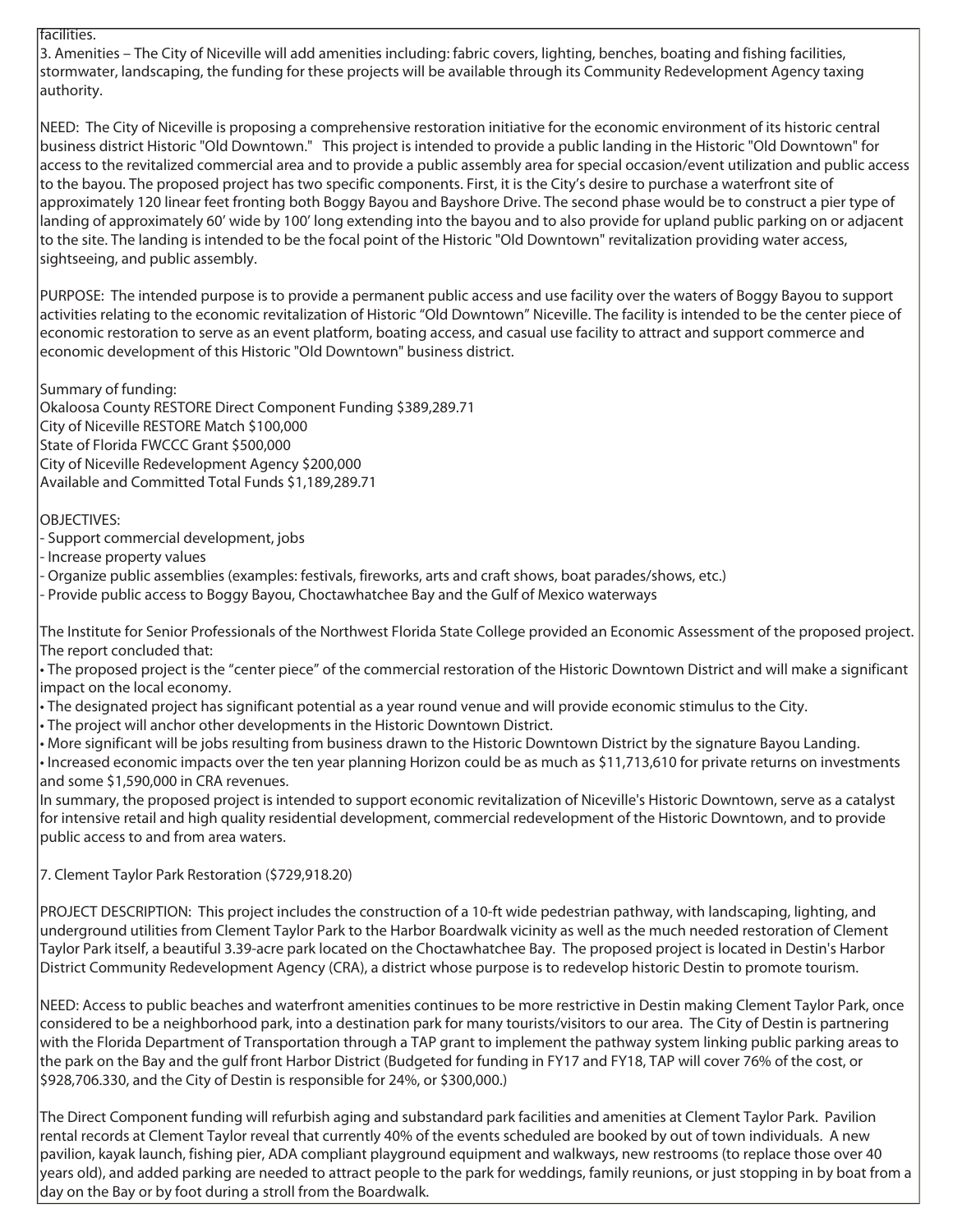PURPOSE: This project serves the sole purpose of the Harbor District CRA which is to redevelop Destin's waterfront and harbor district to promote and encourage tourism. First-quality public parks and water access are integral to enhancing the quality of life for residents and the quality of experience for visitors who will want to return and spread the word. This project will lead and encourage tourists to access not just Destin's beaches and harborfront but the Choctawhatchee Bay as well. The physical location of the project provides additional easy access to a wide range of water activities in the Bay, East Pass, and Gulf of Mexico and is along the State of Florida's Circumnavigational Saltwater Paddling Trail (segment 2).

OBJECTIVES: Improving recreational infrastructure to promote tourism is a key economic driver for our region. This project will provide a measurable increase in tourists to the area by appealing to a new demographic heretofore untapped in Destin -- the ecotourist and kayaker/canoer. Not only will the lighted pathway from the park to HarborWalk serve as a catalyst for visitors to spend more time leisurely exploring and enjoying the entire Harbor District's diverse offerings of dining, water sports rentals, and other outdoor activities, the linking pathway to the refurbished park amenities will provide a new and unexpected experience for ecotourists, as Clement Taylor's natural beauty and bay access is incomparable. The project links the diverse ecological worlds of harbor/gulf to bay/ bayou that is unique to Destin and that will expand the tourist experience and entice a new type of visitor as well.

Direct Component Funds: 100% of the Direct Component funds received will be applied to the restoration of Clement Taylor Park with the installation of a new pavilion, ADA playground equipment, and restroom facility; and the renovation of the fishing pier, park walkways, existing pavilion, and gazebo. Other party contributions of \$1,228,706.30 are from the Florida Dept. of Transportation's TAP grant and City of Destin match to construct the lighted pedestrian pathway from Clement Taylor Park to the Harbor Boardwalk parking area and Festive Marketplace.

8. FWB Landing Waterfront Improvements Phase 1 (\$1,070,024.07)

The project is located at the City's most popular waterfront park, The Landing, in its Downtown Entertainment District. Many large festivals and events have taken place at this waterfront park throughout the years. There are numerous goals for the park which include continuing to enhance the park for community events, improving the park for residents and making the park a destination and focal point for land and water related activities, services, and facilities.

In order to accomplish the objectives, a Landing Master Plan was completed by the City with input from local stakeholders to guide the future development of the park. The Master Plan developed a phased approach to completing the park improvements with Phase I incorporating all of the waterfront improvements, Phase II incorporating the upland improvements, and Phase III incorporating roadway and parking improvements along Brooks Street, the main corridor adjacent to The Landing.

All of the improvements identified in The Landing Master Plan involve infrastructure improvements that will enhance and/or improve the economy and ecological resources in the Downtown area. Phase I improvements involve the infrastructure related to hosting larger festivals and events and creating an ecological educational area for oyster beds and sea grasses.

PROJECT DESCRIPTION: Phase I includes the engineering and permitting of the project, demolition and construction of the boardwalk improvements. Phase I also includes construction of a new seawall, boardwalk, retaining walls/stairs, covered performance stage, pocket beach area for passive water-related activities, and sidewalks, along with improvements to the existing docks. There will also be a small coastal ecology demonstration area to provide educational information about various sea life and sea grasses. Similar projects have been completed around the country including numerous examples within our own state. One recent example is Water Works Park in Tampa, which has been quite successful since its completion.

NEED: The project is intended to address a need to revitalize the Downtown area through the enhancement of the City's premier waterfront park via infrastructure improvements. The redeveloped park will allow the City to attract larger events and festivals, resulting in an economic boost for the local businesses. More visitors equals more visibility for the businesses.

PURPOSE: The expected outcome of the project is to improve the public access and facilities of the park, provide better accessibility to host events and festivals attracting more visitors to Downtown, improve the visual opportunities to view the water within the park, preserve the park's mature trees, and improve the relationship of the walkways and boardwalks to the view and edge of the water. Lastly, we expect the project to generate more users of the boardwalk, dock and other public amenities, which will draw more people to enjoy the Downtown area and the natural resources that make Downtown Fort Walton Beach unique.

OBJECTIVES: The ultimate goal of the Landing Improvements project is to revitalize the Downtown area. With the Landing being the focal point for Downtown events, improving the infrastructure to host these events is vital. Through the RESTORE Act funding and other funding sources, improvements along the waterfront will enhance the park and allow for economic and ecological benefits.

Long term maintenance will be the responsibility of the City of Fort Walton Beach through the CRA and eventually the General Fund once the CRA sunsets in 2026. In order to offset the expenses, the goal of Phase I is to implement revenue generating activities, such as leasing space for passive waterfront activity rental booths (kayaks, paddleboards, etc.), leasing boat slips for commercial inshore charter boats, etc.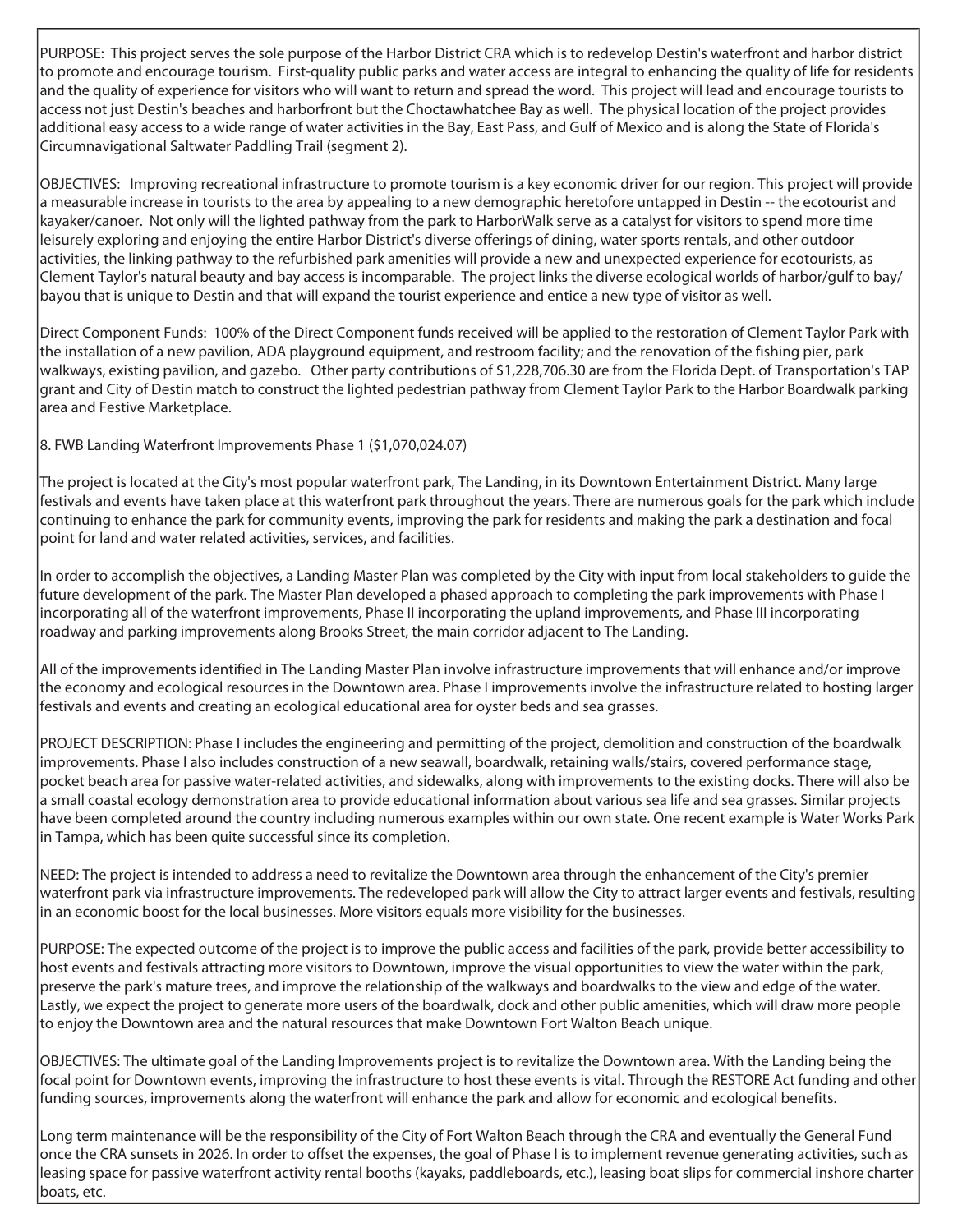In future phases, a children's splash pad will be constructed along with an area for food trucks.

The City of Fort Walton Beach currently owns the land and currently has a submerged land lease with the FDEP for the dock area. Phase I would require amending the submerged land lease with FDEP, and discussions have already been held to convert the dock area to a revenue generating endeavor. An FDEP and U.S. Army Corp of Engineers permit has been applied for to complete the waterfront improvements.

Funding for the design and permitting was programmed in the FY 2015-16 CRA budget. Design has been completed and permits were applied for in May 2016. The estimated permit approval is January 2017, which will allow the project to begin soon after. This project is "shovel ready", but construction will have to be coordinated with ongoing events and "peak" tourist season to minimize disruption to the Downtown area.

The environmental impact of this project is positive as Phase I includes a coastal ecology demonstration area near the dock on the east end of the Landing. This area will include sea grass plantings and oyster reefs that will provide an educational opportunity for local schools and environmental groups. In return, the sea grasses and oyster reefs will serve to improve water quality. Water sampling will be completed prior to the installation of the sea grasses and the oyster reefs to gather a baseline, and a water sampling program will be conducted on at least a monthly basis through a partnership with the Choctawhatchee Basin Alliance to measure the success of the ecological improvements.

The economic impact of Phase I is also positive. Jobs will be created during construction, which will last approximately six months. Once the project is complete, the economic benefit will be endless. The City will be able to allow vendors to setup passive waterfront activity rental booths for kayaks, paddleboards, etc.; inshore charter boats will be able to rent dock space for their fishing ventures, including the added capability to host fishing tournaments; The Landing will be capable of hosting larger events and festivals, attracting more visitors to the Downtown area, creating opportunities for the Downtown businesses, including retail shops and restaurants. The Greater Fort Walton Beach Chamber of Commerce has adopted a Resolution of Support for this project along with the Downtown Association.

The current Landing park can handle approximately 2,000 people in a comfortable environment for concerts and festivals. With the proposed improvements, the park will be able to handle over 5,000 people for these types of events.

Some of the new events that The Landing will be able to accommodate larger concerts, movies, festivals, fishing tournaments, passive water recreation competitions, etc.

The City is also engaging a consultant in October 2016 to conduct an economic analysis of the Downtown area to evaluate the benefits of infrastructure projects such as The Landing Improvement project. This analysis is part of an overall Downtown Master Plan that will be completed by April 2017. This will provide the City with a baseline of the current economy in the Downtown area in order to measure the success of the Landing improvements. Through the Chamber of Commerce and the Downtown Association, the City will actively engage stakeholders throughout the project to gauge the success of the project.

Direct Component Funds: 100% of the Direct Component funds received will be applied to the construction of the Phase I improvements, including construction of a new seawall, boardwalk, retaining walls/stairs, covered performance stage, sidewalks, docks, and the small coastal ecology demonstration area.

Third party funding will also be paired with the Direct Component funds to complete Phase I. City of Fort Walton Beach CRA funds have been used to complete the design and permitting task; FDEP NRDA grant funding will be used to construct the boardwalk improvements, the pocket beach, and the ecological demonstration area; and Okaloosa County Tourist Development Council funding will be used to assist in the construction of the covered performance stage.

9. Captain Royal Melvin Heritage Park and Plaza (\$1,216,530.33)

PROJECT DESCRIPTION: The purpose of this project is to promote of tourism in the Gulf Coast Region by constructing the Capt. Royal Melvin Heritage Park and Plaza that will serve as the only public gateway to the Destin harbor and the charter fishing fleet, its recreational opportunities, and its fresh Gulf seafood restaurants. The project has been envisioned prior to the completion of the first phase of Destin's Harbor Boardwalk in 2012. The new gateway and plaza will provide additional harbor access, open space, and recreational/educational opportunities for visitors along the Destin Harbor as detailed in the City's adopted Harbor Community Redevelopment Plan (CRA).

Specific improvements outlined in the park's state management plan include a Harbor and Wildlife Observation Platform with educational signage, a resource center for educational classes by the Destin Fishing and History Museum staff on the fish and wildlife of the Gulf Coast, historical displays of Destin's fishing history and the "biggest catches" over the City's recreational fishing history (Destin is known as "the world's luckiest fishing village"). There will be a kayak/canoe lift for access to the State of Florida's Circumnavigational Saltwater Paddling Trail (segment 2). There will be a terraced walkway from Harbor Boulevard to the Boardwalk, underground utilities,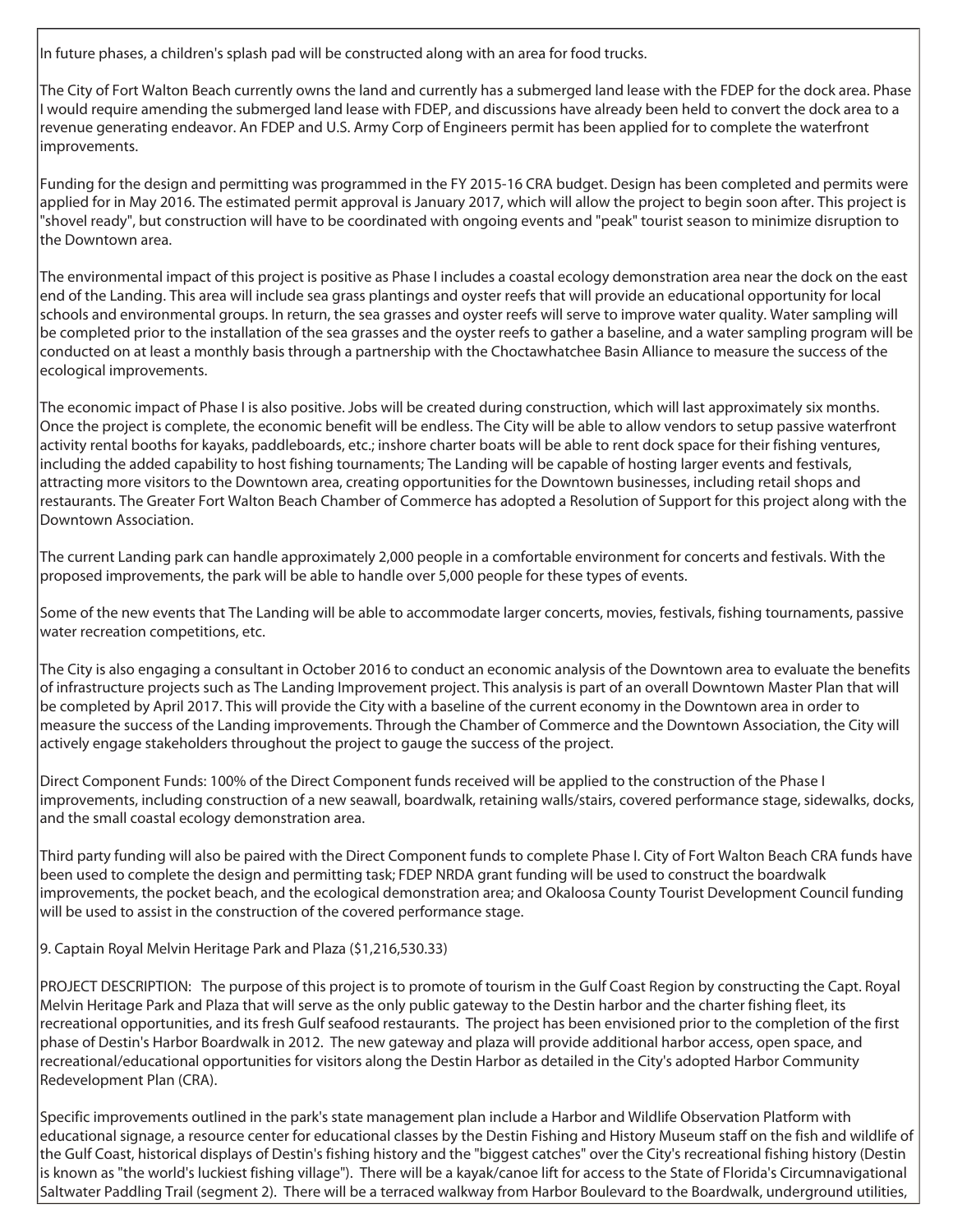a plaza for public events, a picnic/sitting area, drinking fountain, restrooms, trash bins, and bike racks. All of these are much needed improvements to draw tourists to our unique fishing fleet, fresh seafood, and harbor activities.

NEED: Modeling successful riverfront gateways that have increased tourism, like San Antonio, Savannah, and Fort Lauderdale Riverwalks, Destin has designed the Capt. Royal Melvin Heritage Park and Plaza to serve as the public gateway and a sight corridor from US 98 (Harbor Boulevard) to the working docks and boardwalk that is lined with boats, fresh catches from the Gulf, and restaurants selling that fresh seafood. This parkland is the only public access way to the Harbor Boardwalk. In addition, the completed project will correct the unimpeded flow of stormwater and other chemicals and material into the harbor.

In July 2014, the City of Destin conducted an "Economic Impact Analysis of Charter Fishing and Recreational Boating Along Destin Harbor" through the University of West Florida's Haas Center. The analysis covers charter fishing impacts, recreational boating impacts, visitor spending impacts and inter-industry impacts. In 2014, over 300,000 annual visitors came to Destin for charter boat fishing, recreational boating, and/or water-based activities located in Destin Harbor; 90% of the visitor base was from outside the region.

PURPOSE: The purpose of this project is to promote of tourism in the Gulf Coast Region by constructing the Capt. Royal Melvin Heritage Park and Plaza. The project site is located at 206 Harbor Boulevard and is intended to accommodate a festive mixed-use market place to encourage tourist commercial development designed to preserve waterfront views, water dependent activity, foster a pedestrian environment, and promote convenient public access to the recently constructed Harbor Boardwalk Project (first phase) and charter fishing fleet activities. A major intent of Destin's Comprehensive Plan is to preserve the SHMU area as a world-class fishing village open to the public.

OBJECTIVES: Improving recreational infrastructure to promote tourism is a key economic driver for this region. A 2014 "Economic Impact Analysis of Charter Fishing and Recreational Boating along the Destin Harbor" states that both large and small fishing businesses alone generate \$248 million a year to the local spending economy and 90% of the vistors to the park are from outside the region (tourists). The park's objective is to further increase exposure to Destin Harbor and Boardwalk, promote tourism, and positively impact the economy.

Additionally, there would be an open space park, designed to filter and slow storm water before it flows into the harbor. Maintenance of the finalized park will be combined with the current maintenance of the Harbor Boardwalk with the increase of one part-time job or conversion of a part time to full time position.

Direct Component Funds: 100% of the Direct Component funds received will be used to rehabilitate the property into an open park and to construct the harbor/wildlife observation platform, the terraced walkway, the resource center, a kayak/canoe lift, educational signage, a picnic pavilion, trash cans, seating areas, drinking fountain, bike racks, and restrooms. Other party contributions of \$250,000 (state recreation grant with city match) will be used following initial construction to add any additional amenities needed, such as outdoor display casings and play structures.

10. Laffitte Crescent Stormwater Infrastructure Retrofit (\$420,432.88)

PROJECT DESCRIPTION: This project will replace stormwater infrastructure from the inlets at Standish Court and Bradford Drive southward to the outfall into Bayou Cinco. In terms of capacity, the original design of the drainage system is adequate and will be replicated in this project. Certain features like piping material and conflict boxes will be enhanced to improve the system efficiency since development and utility infrastructure have encroached and in some cases infiltrated the conveyance system. Some of these encroachments will be discovered during construction. Solutions to rectify these situations will be the responsibility of the County Engineer. Solutions will be pursued that result in a positive impact to the system performance. Control measures will be implemented to minimize temporary construction annoyances such as increased noise levels, increased airborne particulates, and surface runoff. The rehabilitation of this section of the Laffitte Crescent SW Infrastructure will extend the useful life of the system by over 50 years. It will also reduce the carbon footprint since maintenance of the system will be dramatically reduced.

NEED: The stormwater system in the Laffitte Crescent Basin has issues that test the limitations of Okaloosa County Public Works resources. Stormwater from Racetrack Road southward flows into stormwater appurtenances to a point at Standish Court and Bradford Drive. To achieve the required slope for gravity flow, the pipeline had to be buried very deep. Most systems Public Works maintains are less than 10 ft deep. All along the pipeline to be replaced are pipe failures that allow sediments to infiltrate the system causing extremely deep sinkholes above the buried pipe. Continuous monitoring and maintenance of this section of the Laffitte Crescent Basin stormwater infrastructure is expensive and resource consuming. Sediment and other pollutants is transported through the conveyance to the outfall into Cinco Bayou.

PURPOSE: The purpose of this project is to replace a failing stormwater infrastructure that contributes to flooding conditions in even light to moderate rainfall events and transport and deposition of sediment and other pollutants into Cinco Bayou. These flooding events create hazardous conditions on the roadways and disseminate pollutants to areas that create public health concerns. Failure of the piping systems also allows excessive pollutants to be conveyed directly into State waters.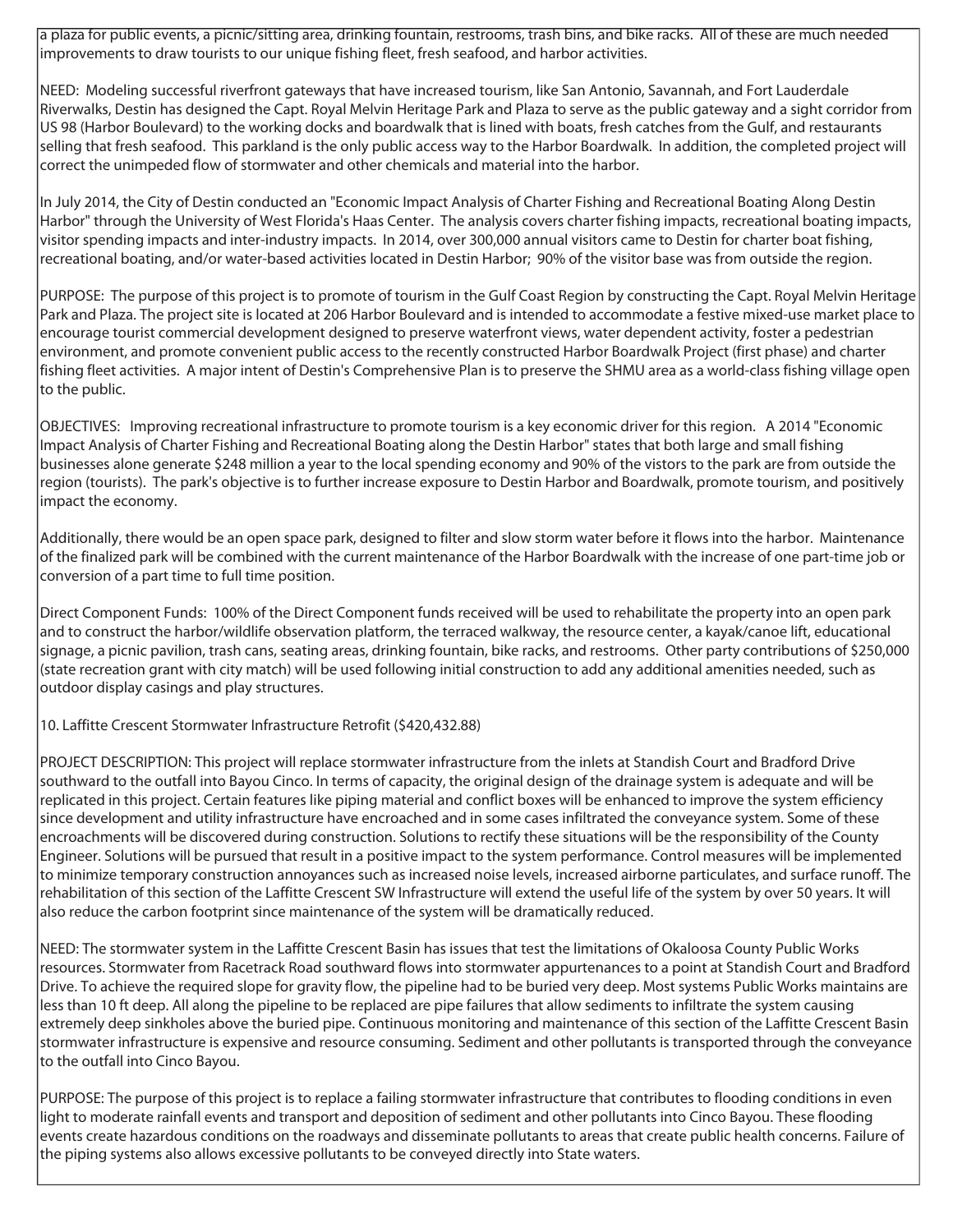2. How the applicant made the multiyear plan available for 45 days for public review and comment, in a manner calculated to obtain broad-based participation from individuals, businesses, Indian tribes, and non-profit organizations, such as through public meetings, presentations in languages other than English, and postings on the Internet. The applicant will need to submit documentation (e.g., a copy of public notices) to demonstrate that it made its multiyear plan available to the public for at least 45 days. In addition, describe how each activity in the plan was adopted after consideration of all meaningful input from the public.

Public review and comment was available throughout the MYP development during publicly announced and attended monthly ORAC meetings, BCC updates, and public workshops. In total, the County (via the ORAC and BCC) hosted over 30 sessions open to the public that totaled over 100 hours. After the Board of County Commissioners approved the draft MYP project list on October 13, 2015, County representatives spent the next two months finalizing the overall draft plan. The MYP was posted to the County's RESTORE website on December 15, 2015, and was available for public comment through February 10, 2016. Okaloosa County issued a News Release on December 15, 2015 announcing the Okaloosa RESTORE Direct Component Draft Multi-Year Implementation Plan posted online for 45 day public comment. A total of 28 public comments were received.

Each activity in the plan was adopted after consideration of all meaningful input from the public while remaining consistent to the mission set forth by the Okaloosa County RESTORE Advisory Committee to select projects in a fair and transparent manner to help restore, enhance, and protect the natural resources and economy of our County. In addition to advancing pure environmental projects, the County consciously selected projects that led to workforce development and job creation, improved infrastructure that benefitted the economy or ecological resources, and fostered economic diversification (to help reduce reliance on tourism and military related liobs.)

The following lists each project along with a description of the relevant comments received and a summary of responsive actions taken. 1. Student-Led Habitat Restoration in Okaloosa County

Received 20 supportive comments citing aspects of the help to the environment, improving quality of life for locals, attracting visitors and boost to the economy. The project description for this project was revised to emphasize the primary purpose of restoration.

2. The NeighborWood at Emerald Coast Science Center

Received 3 comments opposing the eligibility as "restoration and protection". The eligibility has been more appropriately categorized as "promotion of tourism in the Gulf Coast Region".

3. Multi-use Outdoor Community Facility

Received 1 comment criticizing the lack of demonstrating best available science. This project is eligible as an infrastructure project benefiting the economy or ecological resources and does not require best available science.

4. Gulfarium C.A.R.E. Center RESTORE

Received 21 supportive comments citing aspects of help to the environment, improving quality of life for locals, attracting visitors and boost to the economy.

5. Okaloosa County Snorkel/Dive Reef Construction Received 21 comments supporting inclusion in the County's MYP.

6. Economic Revitalization of Niceville's Historic "Old Downtown" Received no specific comments.

7. Clement Taylor Park Restoration

Received 1 comment supporting inclusion in the County's MYP.

8. FWB Landing Waterfront Improvements Phase 1

Received 3 comments critical of the project's environmental benefits. The ecological benefits lie in the sea grass plantings and the installation of oyster reefs to improve water quality in the area. No changes were made to this project based on public comment given that the County believes that the sea grass plantings and oyster reefs will provide ecological benefits.

9. Captain Royal Melvin Heritage Park and Plaza Received 2 comments supporting inclusion in the County's MYP.

10. Laffitte Crescent Stormwater Infrastructure Retrofit

Received 21 supportive comments citing aspects of help to the environment, improving quality of life for locals, attracting visitors and in turn boost to the economy.

Comments were received regarding how the County's evaluation criteria were applied to the selected projects. No significant changes were made as a result. The evaluation tool was developed using both quantitative and qualitative components. This approach was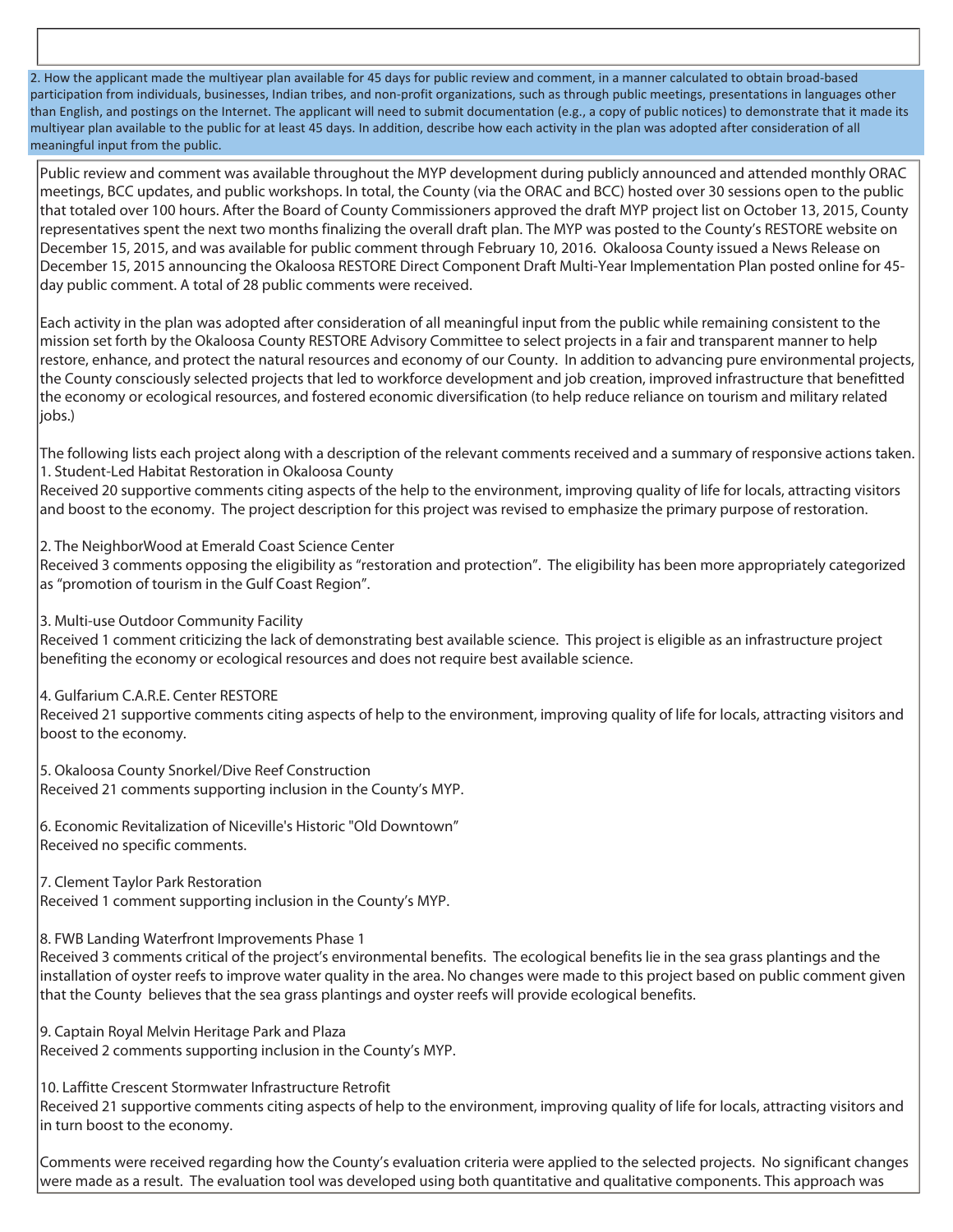preferred as it provided a defensible, replicable process while allowing the respective expertise from the individual members of the ORAC. The County understands the desire for additional projects some believe are designed to help restore the fish, wildlife and water quality of Okaloosa County. The process developed by the ORAC over the course of two years cumulated in the development of the evaluation tool.

The Okaloosa RESTORE Advisory Committee (ORAC) was very deliberate in designing a tool to measure benefits across the spectrum of allowable activities. They fully understood the impacts the oil spill had on natural resources, ecosystems, marine and wildlife habitats, beaches, and coastal wetlands. Similarly, they fully comprehended the devastating economic impact the BP disaster had on our local economy. As such, in addition to advancing pure environmental projects, the ORAC consciously devised a system to reward projects that led to workforce development and job creation, improved infrastructure that benefited the economy or ecological resources, and fostered economic diversification (to help reduce reliance on tourism and military related jobs). This evaluation tool was developed in accordance with Florida's Sunshine Law and was used to rank the projects submitted for inclusion in the MYP.

During the 45-day public review period, Okaloosa County received public comments stating that a map was not included with the draft multiyear plan that was posted for public review. Project locations are detailed in the MYP Narrative project descriptions and specifically identified in Box/Column 5 in the MYP Matrix. Each Data collection Form evaluated by the ORAC contained details on the Location of Activity which included addresses, maps, and ownership and were available on the website prior to and during the public review period. The County responded to these comments by including a map with project locations indicated in the updated version of the MYP and further addresses the issue with the following statement:

The State of Florida's coastal zone includes the area encompassed by the state's 67 counties, including Okaloosa County and the state's territorial waters. As a result, each of the 16 activities included in the multiyear plan matrix is located within the Gulf Coast region as defined in the RESTORE Act and is therefore eligible provided they meet one or more of the eligible activity requirements enumerated in the RESTORE Act.

3. How each activity included in the applicant's multiyear plan matrix is eligible for funding and meets all requirements under the RESTORE Act.

The State of Florida's coastal zone includes the area encompassed by the state's 67 counties, including Okaloosa County and the state's territorial waters. As a result, each of the 13 activities included in the multiyear plan matrix is located within the Gulf Coast region as defined in the RESTORE Act and is therefore eligible provided they meet one or more of the eligible activity requirements enumerated in the RESTORE Act. The following information describes how each activity proposed in the Okaloosa County multiyear plan meets the activity eligibility requirements:

#### 1. Student-Led Habitat Restoration in Okaloosa County (\$87,590.18)

The activity meets the RESTORE Act eligibility requirement for restoration and protection of the natural resources, ecosystems, fisheries, marine and wildlife habitats, beaches and coastal wetlands of the Gulf Coast Region by planting 3.2 acres of sea oats across dune habitat and by planting 2.5 acres of smooth cordgrass plants in salt marsh habitat.

#### 2. The NeighborWood at Emerald Coast Science Center (\$87,589.21)

The activity meets the RESTORE Act eligibility requirement for promotion of tourism in the Gulf Coast Region, including recreational fishing by creating bog environments and native plant exhibits as well as providing an interactive learning environment for the added opportunity for eco-tourism visitors to the Okaloosa County area and encourage tourists to visit venues beyond the beach.

### 3. Multi-use Outdoor Community Facility (\$80,777.61)

The activity meets the RESTORE Act eligibility requirement for infrastructure projects benefitting the economy or ecological resources by providing needed infrastructure allowing highest and best use of a previously unimproved and unused portion of property located in a prime area of mixed use development that included public, private and residential establishments. The project will improve and increase property values in the area and will promote patronage of businesses in the area and increase visibility for existing and future commerce.

### 4. Gulfarium C.A.R.E. Center RESTORE (\$87,181.43)

The activity meets the RESTORE Act eligibility requirement for mitigation of damage to fish, wildlife and natural resources by providing state-of-the-art facilities for rehabilitating injured sea turtles before releasing the protected animals back into the wild.

To expand on the specificity of how this project will result in "mitigation of damage to fish, wildlife, and natural resources": the scope of the current project will allow the Gulfarium and C.A.R.E. Center to increase the number of sea turtle patients to more than double the current capacity. The more patients that can be treated has a direct impact on how many sea turtles can be returned to the Gulf of Mexico and contribute to the reestablishment of native sea turtle population levels. The United States Fish and Wildlife Service (USFWS) considers "enhancement" to encompass several practices that include introducing animals into wild populations to "increase" stock numbers. Since USFWS, the Florida Wildlife Conservation Commission (FWCC) and the National Marine Fisheries Service (NMFS) won't allow captive breeding of endangered species, rehabilitation and release is one of the few measures that can enhance, or in this case, maintain stock numbers.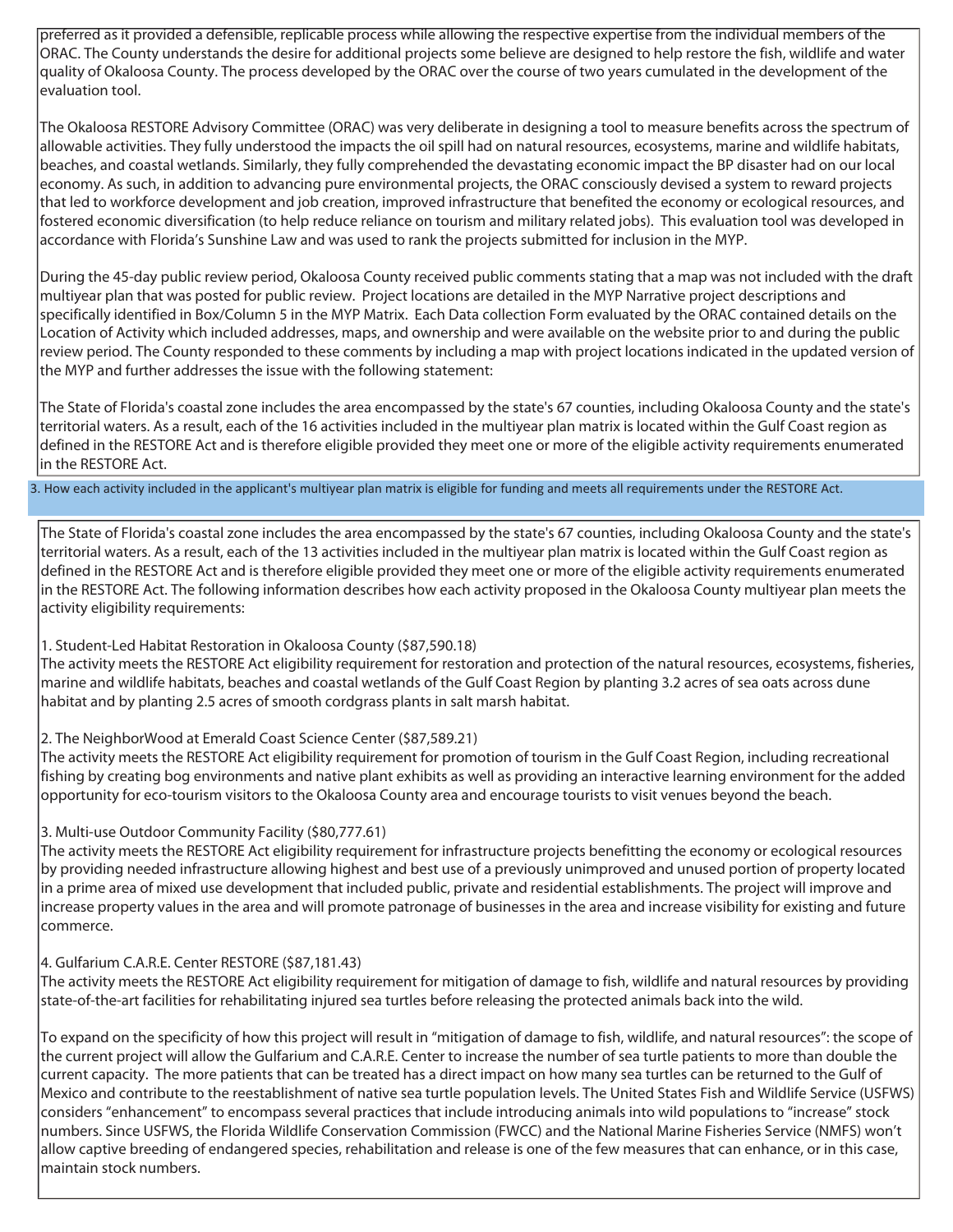### 5. Okaloosa County Snorkel/Dive Reef Construction (\$1,196,559.77)

The activity meets the RESTORE Act eligibility requirement for promotion of tourism in the Gulf Coast Region, including recreational fishing by filling a niche tourist market not presently available in Okaloosa County. It will also include creation of marine habitat for numerous fish and aquatic species.

## 6. Economic Revitalization of Niceville's Historic "Old Downtown" (\$389,289.71)

The activity meets the RESTORE Act eligibility requirement for infrastructure projects benefiting the economy or ecological resources, including port infrastructure by providing the property to allow the City of Niceville to construct a public landing that will draw visitors and local residents as part of the local revitalization efforts.

Additional eligibility requirements include:

1. "Workforce Development and Job Creation": The Northwest Florida State College estimates that as much as \$11,000,000 in economic returns will be realized from the addition of the landing facility within the Community Redevelopment Area. Much of this economic revitalization will occur in the creation and availability of new jobs.

2. "Coastal Flood Protection and Related Infrastructure": This criteria will be realized by the location of a structurally sound landing facility on the identified site, rather than non-flood proof business or residential structures which would otherwise locate there. The facility prevents flood damage by not letting it occur.

3. "Promotion of tourism in the Gulf Coast Region, including recreational fishing": The project is intended to be an active tourist destination along with its associated business and retail restoration. The landing will be used to host festivals, aquatic events, arts and craft events and other similar events that will draw visitors to the Historic "Old Downtown" business area and the business in the area will benefit economically from these visitors. Also, access to recreational fishing will be provided on the facility or made accessible by the facility.

## 7. Clement Taylor Park Restoration (\$729,918.20)

This activity meets the RESTORE Act eligibility requirement for promotion of tourism in the Gulf Coast Region, including the promotion of recreational fishing, by constructing pedestrian access and park improvements along the Bay which will add additional tourist amenities, including a pier for recreational fishing, linking diverse water opportunities and environments-- from harbor to Gulf to Bay- for tourists within a single pathway.

### 8. FWB Landing Waterfront Improvements Phase 1 (\$1,070,024.07)

 $|\textsf{The activity meets the RESTORE Act eligibility requirement for infrastructure projects benefits.$ constructing a boardwalk, seawall, performance stage, docks, pocket beach area and other park improvements which will allow larger events and festivals drawing more people to the Downtown area. The ecological benefits lie in the sea grass plantings and the installation of oyster reefs to improve water quality in the area.

9. Captain Royal Melvin Heritage Park and Plaza (\$1,216,530.33)

The activity meets the RESTORE Act eligibility requirement for promotion of tourism in the Gulf Coast Region, including recreational fishing, by constructing a public gateway and park which will attract visitors and locals to Destin's unique working harbor, its charter fishing fleet, recreational boating and water sport activity, and local seafood.

### 10. Laffitte Crescent Stormwater Infrastructure Retrofit (\$420,432.88)

The activity meets the RESTORE Act eligibility requirement for Infrastructure projects benefiting the economy or ecological resources, including port infrastructure by improving stormwater management to reduce flooding and to reduce sediment and other pollutants discharging into Cinco Bayou.

### 4. How the applicant will evaluate success of the activities included in the matrix.

### 1. Student-Led Habitat Restoration in Okaloosa County (\$87,590.18)

Salt marsh restoration will be tracked by 2 success measures: vegetation density and sediment accumulation. Quarterly monitoring of random quadrats within the marsh plantings will establish percent cover (density) of smooth cordgrass. Quarterly measurements of depth-of-accumulation rods placed strategically in the planted salt marsh will yield sand accumulation information. The success of the dune restoration will be tracked in much the same way as the salt marsh plantings. Sea oat density and dune height will be measured quarterly to determine if plantings are successfully building dunes.

2. The NeighborWood at Emerald Coast Science Center (\$87,589.21)

Success metrics will include a 5% increase in Museum visitors in 2017-2018. These statistics will be tracked by Museum Staff. The project will be monitored and evaluated by the biological community on a bi-yearly basis by volunteers.

3. Multi-use Outdoor Community Facility (\$80,777.61) Success will be evaluated using the following methods: Parking lot vehicle usage survey taken 3 times per regular business day.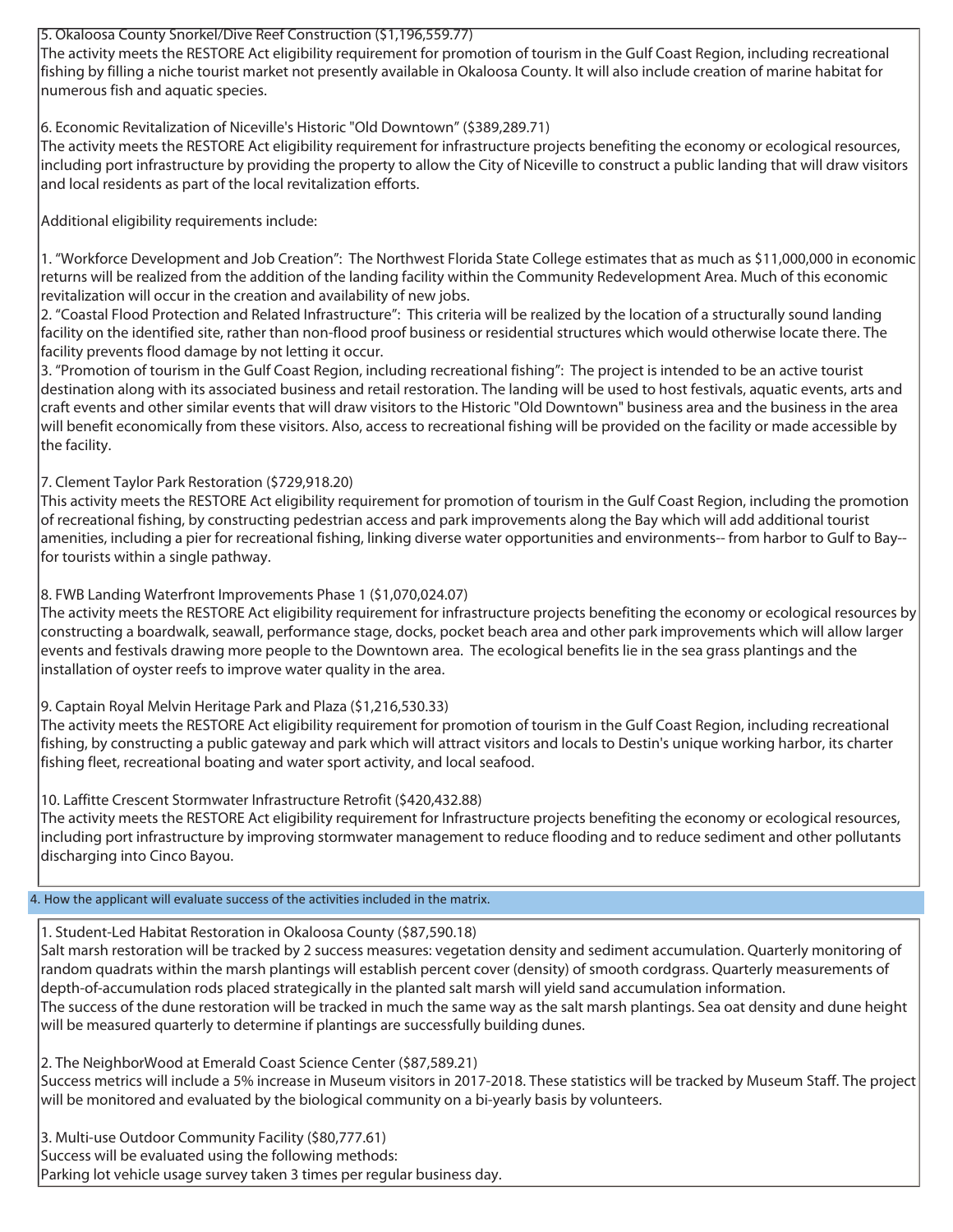Obtain garbage collection information on a monthly basis.

Track usage inquiries that are received by telephone, email and in person.

Maintain a reservation log of events held at the facility.

Obtain a report from each organization/individual reserving the facility documenting number of attendees.

Establish a social media official hashtag (#) that will be posted on site and on all reservation and informational publications encouraging users to "check in" with the hashtag allowing Chamber Staff to document usage through social media outlets such as Facebook, Instagram and Twitter.

Obtain calls for public assistance to the facility from the Okaloosa County Dispatch and City of Niceville sources.

Survey surrounding businesses quarterly to monitor increases in activity.

Obtain and evaluate property values in the area annually for increased values.

Obtain and evaluate applications for building permits in the area for increasing trends.

# 4. Gulfarium C.A.R.E. Center RESTORE (\$87,181.43)

Equipment acquisition and property development will be monitored by Gulfarium Marine Park Management. Operational evaluations will be made by Florida Fish and Wildlife Conservation Commission (FWCC) per policy and regulations. Success will be based on the number of patients that have been rehabilitated at the Gulfarium that is already mandated to be reported to the State on a quarterly and annual basis. Furthermore, success of this project is measured in the increased number of sea turtle patients the Gulfarium and C.A.R.E. Center is able to treat at any given time as well as the number of sea turtles being reintroduced into the Gulf of Mexico versus those that are euthanized based on facility limitations. The addition of the tanks will be more than double the size of our current holding space. The installation of the proposed systems will more than double our current capacity of 6-8 patients to 16-18 patients.

## 5. Okaloosa County Snorkel/Dive Reef Construction (\$1,196,559.77)

Okaloosa County staff will, on a regular basis, monitor the eight snorkel/dive sites for a variety of conditions including effectiveness as a fish habitat, economic impact, amount of human usage and structural stability. Additionally, one site will be equipped with a real-time streaming video camera to monitor a number of different conditions and provide marketing opportunities. The monitoring will be accomplished by existing County staff and require no additional funds.

## 6. Economic Revitalization of Niceville's Historic "Old Downtown" (\$389,289.71)

The Niceville City Council and legal counsel, Mr. Dixie Dan Powell, will provide monitoring and evaluation. A measure of success will be the real estate closing process and a clean title of the properties. The property will be actively monitored and maintained as a major component of the City's Community Redevelopment Area (CRA) Plan. A measure of success will be monitoring the economic revitalization of the CRA area and creation of new jobs in the CRA area. Both Public Works and Field Services personnel will provide continuous monitoring and maintenance to the site. Another measure of success will be the certificate of completion from the building inspector for the landing facility that it has been built to code, meets or exceeds all regulations. Three basic measures of the specific successes of the project to benefit the economy will include: the number of boat landings, the number of public assembly and gatherings, and the number of pedestrian or passive recreational users. The City of Niceville will specifically sample the nature and extent of utilization of the landing to measure the nature and extent of its actual usage.

### 7. Clement Taylor Park Restoration (\$729,918.20)

The City of Destin tracks the number of visitors versus resident pavilion rentals at Clement Taylor Park and will continue to do so. The City can then determine the tourist growth rate when compared to data collected prior to the park's completion. Likewise the City will continue to track Park Event Permits issued for the facility which will also indicate the user growth when compared to data collected prior to the project's completion. Both of these measures include the ability to approximate the number of users participating in each rental and/or Park Event providing an additional data point for measuring the facility's user growth rate.

8. FWB Landing Waterfront Improvements Phase 1 (\$1,070,024.07) Measures of Success for Phase I of the Landing Improvements:

Economic Metrics: The City will engage a consultant in October 2016 to perform an economic analysis of the Downtown area in its current state versus the projected economic state after the Landing improvements are completed. The economic analysis is part of an overall Downtown Master Plan that will be completed in April 2017. The consultant will be retained on an annual basis to update the economic analysis based on the projects completed in the Downtown area.

Ecological Metrics: With the construction of an ecology demonstration area, it will give the City not only an educational opportunity, but a water quality benefit in the local area. The success of this portion of the project will be measured through water quality testing. A baseline for existing conditions will be developed prior to the start of construction through a partnership with the Choctawhatchee Basin Alliance via water sampling. Once construction is complete, a monthly water sampling program will be implemented to measure the water quality improvements realized through the sea grasses and oyster reefs.

### 9. Captain Royal Melvin Heritage Park and Plaza (\$1,216,530.33)

To measure the success of this project, the City will a) install "trail sensors" at the park entrance to count traffic into the park and b) conduct a follow-up "Economic Impact Analysis of Charter Fishing and Recreational Boating Along Destin Harbor" 1 year following the opening of the completed public gateway and park (2019). The two sources together will show how many visitors used the harbor,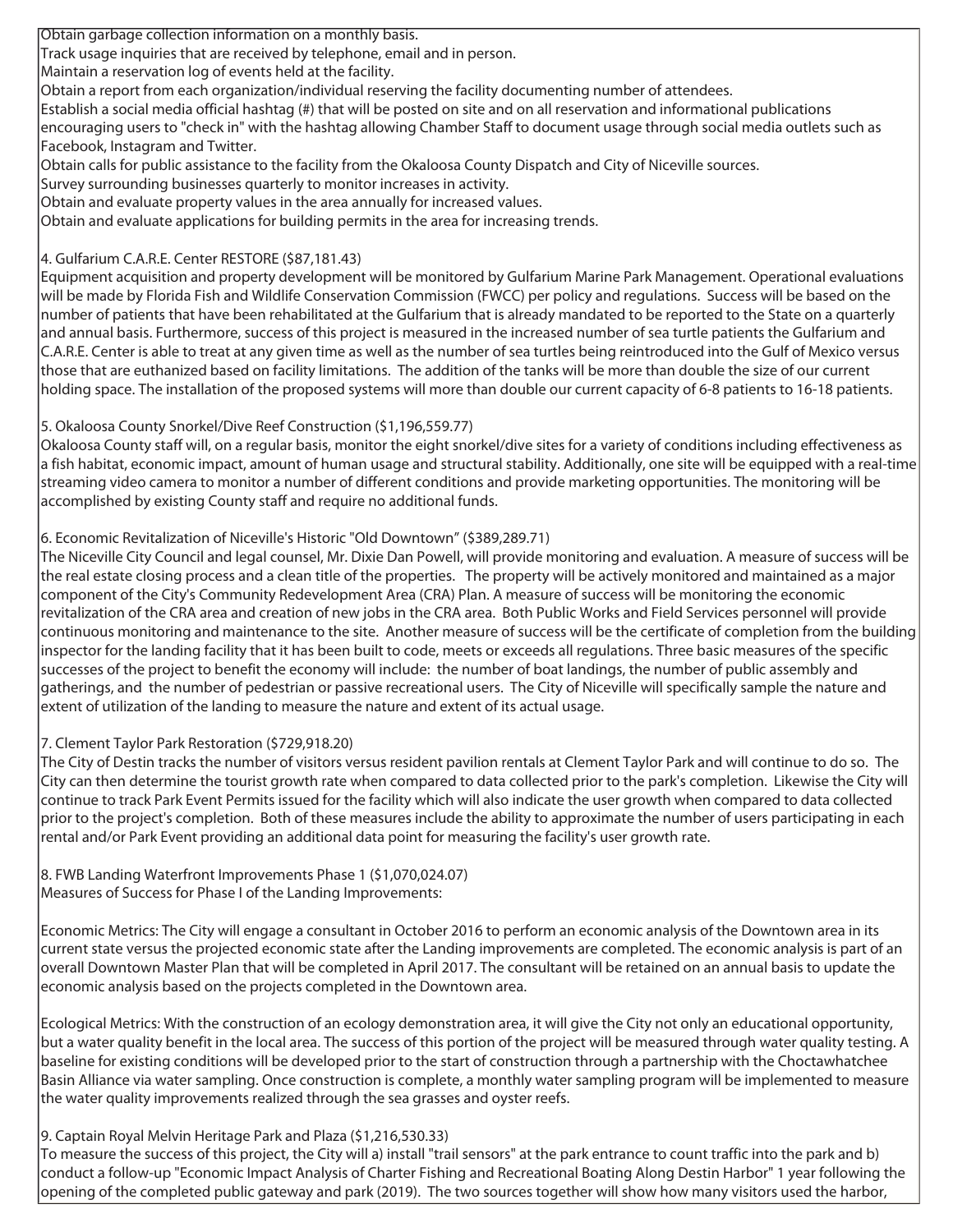how many entered the harbor through the park, and how many of them are from out of the area. Comparison to 2014 data will demonstrate the increase of tourism to Destin's harbor through the gateway park.

The City also conducts regular water-quality testing of the Destin Harbor and can compare data at the park site before and after the construction of the stormwater improvements.

### 10. Laffitte Crescent Stormwater Infrastructure Retrofit (\$420,432.88)

During construction, certified Public Works inspectors will monitor the project to assure compliance with all codes and regulations. Once the project is complete, routine inspection of the Stormwater Infrastructure will become an activity performed by the Public Works Department. Visual inspections of inlets and piping transects will be performed to assure that the system is functioning properly. Debris that could collect at inlets will be cleared to allow unobstructed flow into the piping system as needed. Additional inspections are conducted as part of compliance with the National Pollutant Discharge Elimination System permit Best Management Practices. This includes yearly evaluation of the effectiveness of the system outfall. The field work portion of the project will be inspected almost daily by County personnel. Construction inspectors from Public Works will ensure that the vendor is compliant with local building code and federal NPDES requirements.

5. How the activities included in the multiyear plan matrix were prioritized and the criteria used to establish the priorities.

The Okaloosa County RESTORE Advisory Committee (ORAC) established and publicized a meeting schedule which identified monthly public meetings at alternating geographic locations within the County. These meetings were nominally two hours in length and included opportunities for public comment.

The ORAC opted to develop an evaluation tool comprising both quantitative and qualitative scores that collectively represent an individual project score for each activity. The process involved developing economic, general, and environmental evaluation factors for the quantitative scoring and performing tests of the model using examples of projects being considered elsewhere. The public was provided opportunity to submit project ideas and presentations would be heard by project proposers that meet the minimum requirements established by the ORAC.

An evaluation tool was developed using both quantitative and qualitative components. This approach was preferred as it provided a defensible, replicable process while allowing the respective expertise from the individual members of the ORAC. The ORAC adopted a 70%-30% split ratio with 70% of the weight placed on quantitative factors and 30% on qualitative factors. The economic factors identified by the ORAC were consolidated into a smaller number of revised factors which capture the underlying concepts the ORAC has identified as important to measure. Three economic factors were formalized for the Quantitative Score which capture job opportunity/job creation impacts, economic diversification impacts, life-cycle costs, leverage, matching funds, in-kind considerations, taxpayer return-on-investment, and sustained economic benefit. The three factors include:

i. Gross Product per RESTORE Dollar Invested

ii. Net State and Local Government Revenues Generated per RESTORE Dollar Invested; and,

iii. Economic Diversification.

Numerous "general" factors identified in by the ORAC which capture implementation readiness, shovel readiness, permits, compliance, land ownership, proven success, and technical feasibility. These were consolidated into two general factors for the scoring model: i. Implementation Readiness; and,

lii. Project Feasibility.

Lastly, the ORAC identified four environmental factors to be considered in the quantitative score. These four factors are consistent with the four non-economic goals identified in the Initial Comprehensive Plan approved by the Gulf Coast Ecosystem Restoration Council (GCERC) in August 2013 for regional-wide Gulf Coast restoration and include:

i. Restore / Enhance / Protect Habitats

ii. Replenish / Protect Living Coast and Marine Fisheries

iii. Enhanced Community Resilience

iv. Restore Water Quality

Each of these nine quantitative factors was given a "factor significance" that represents the relative importance of each factor as follows:

• 12% - Gross Product per RESTORE Dollar Invested

- 14% Net State and Local Government Revenues Generated per RESTORE Dollar Invested
- 14% Economic Diversification
- 10% Implementation Readiness
- 13% Project Feasibility
- 10% Restore / Enhance / Protect Habitats
- 10% Replenish / Protect Living Coast and Marine Fisheries
- 10% Enhanced Community Resilience

• 7% - Restore Water Quality

The qualitative scores, representing 30% of the project score, was determined to be a subjective score applied by the members of the ORAC based on their respective importance of each project proposed. The ORAC agreed to base their individual quantitative scoring on factors such as community acceptance, geographic distribution of projects, enhancement to local quality of life, and the expert judgment each member offered to the committee.

Project presentations were heard by the ORAC in June/July 2015 and the ORAC members provided their qualitative scores. The final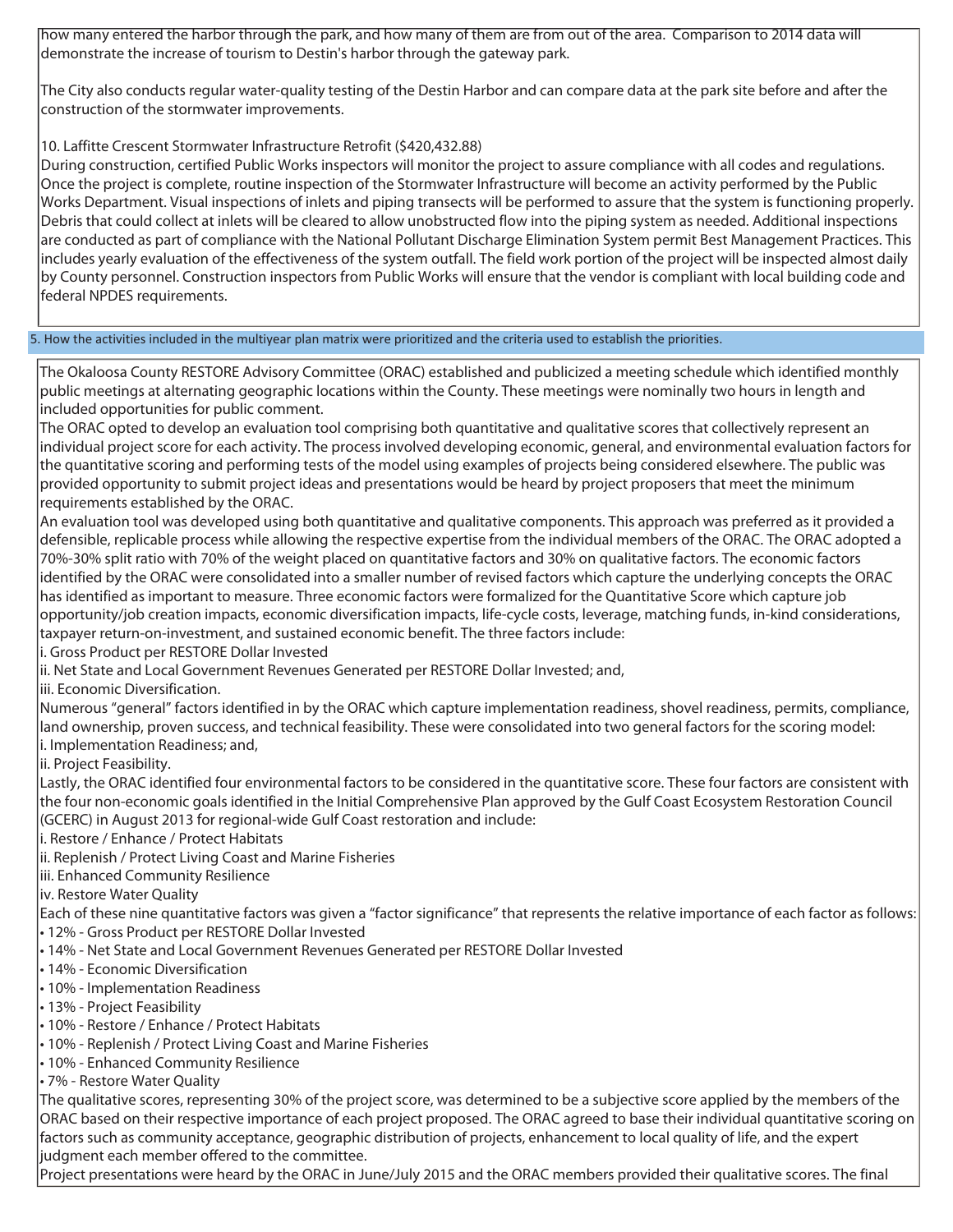project scores were tabulated and the projects were prioritized accordingly. The recommended projects for the draft Multi-Year Implementation Plan were selected and presented to the Okaloosa County Board of County Commissioners for approval and publicly noticed for public comment.

6. The relationship, if any, between the activities the applicant included in the multiyear plan matrix and other activities funded under the RESTORE Act.

There were no other RESTORE Act funds considered for the activities included in the multiyear plan matrix and no direct relationships between the activities included in the multiyear plan matrix and other activities funded separately under the RESTORE Act.

*According to the Paperwork Reduction Act of 1995, no persons are required to respond to a collection of information unless it displays a valid OMB control number. The valid OMB control number for this information collection is 1505-0250. Comments concerning the time required to complete this information collection, including the time to review instructions, search existing data resources, gathering and maintaining the data needed, and completing and reviewing the collection of information, should be directed to the Department of the Treasury, RESTORE Act Program, 1500 Pennsylvania Ave., NW, Washington, DC 20220.*